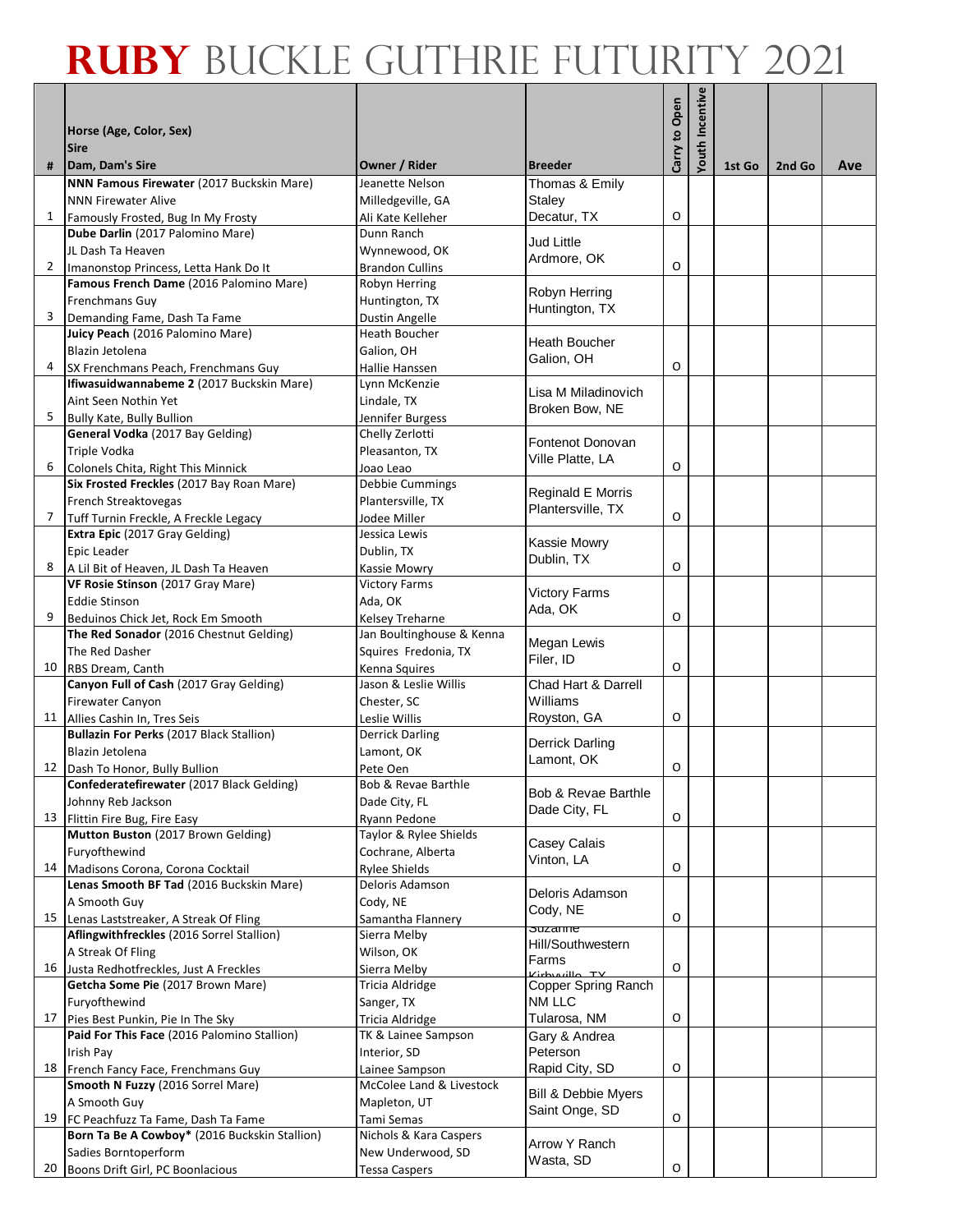|    |                                                                                       |                                                |                                       |               | Youth Incentive |        |        |     |
|----|---------------------------------------------------------------------------------------|------------------------------------------------|---------------------------------------|---------------|-----------------|--------|--------|-----|
|    | Horse (Age, Color, Sex)                                                               |                                                |                                       | Carry to Open |                 |        |        |     |
|    | <b>Sire</b>                                                                           |                                                |                                       |               |                 |        |        |     |
| #  | Dam, Dam's Sire<br>In Tha Beginning (2017 Sorrel Mare)                                | <b>Owner / Rider</b><br><b>Stock Ranch LLC</b> | <b>Breeder</b><br>Jolene Lynne        |               |                 | 1st Go | 2nd Go | Ave |
|    | JL Dash Ta Heaven                                                                     | Bozeman, MT                                    | Montgomery                            |               |                 |        |        |     |
|    | 21 Chicados Bully, Chicados Cash                                                      | Jolene Montgomery                              | Purdon, TX                            | O             |                 |        |        |     |
|    | Famous Rose Can (2017 Brown Mare)                                                     | Brenda Hinze                                   |                                       |               |                 |        |        |     |
|    | Freckles Ta Fame                                                                      | Ault, CO                                       | Joe & Carla Spitz<br>Lamar, CO        |               |                 |        |        |     |
|    | 22 Streakin Joesy Rose, A Streak of Fling                                             | Jill Hinze                                     |                                       | O             |                 |        |        |     |
|    | Firewater Goldmine (2016 Bay Gelding)                                                 | Jane Melby                                     | Jane &/or Ryan Melby                  |               |                 |        |        |     |
|    | Firewater Canyon                                                                      | Wilson, OK                                     | Burneyville, OK                       | O             |                 |        |        |     |
|    | 23 RC Back In Black, Ninety Nine Goldmine<br>Invest Ta Streak (2016 Bay Roan Gelding) | Cayla Small<br>Darla Hoover                    |                                       |               |                 |        |        |     |
|    | A Dash Ta Streak                                                                      | Cusing, OK                                     | Jimmy D Wright                        |               |                 |        |        |     |
|    | 24 Invest O Hancock, Invest O Pep                                                     | Darla Hoover                                   | Lawton, OK                            | O             |                 |        |        |     |
|    | Onceinalifetime (2016 Chestnut Mare)                                                  | Michelle McMurray                              |                                       |               |                 |        |        |     |
|    | JL Dash Ta Heaven                                                                     | Willowbrook, IL                                | <b>Jud Little</b><br>Ardmore, OK      |               |                 |        |        |     |
|    | 25 Scratchy Nick Bar, Dr Nick Bar                                                     | Karen Manning                                  |                                       | O             |                 |        |        |     |
|    | Merri Eddies Sun (2016 Chestnut Mare)                                                 | Janae Ordeman                                  | Janae Ordeman                         |               |                 |        |        |     |
|    | <b>Eddie Stinson</b>                                                                  | Saratoga, WY                                   | Saratoga, WY                          |               |                 |        |        |     |
|    | 26 Six Hex Frost, Sundewit                                                            | Janae Orderman<br>Lazy Ear Performance Horses  |                                       | O             |                 |        |        |     |
|    | Cheep Thrills (2016 Red Dunn Mare)<br>A Streak Of Fling                               | Clearwater, MN                                 | Lazy Ear Performance<br><b>Horses</b> |               |                 |        |        |     |
|    | 27 Shes Playin For Chex, Cowboy Medley                                                | Erin Bayer                                     | Clearwater, MN                        | O             |                 |        |        |     |
|    | Now Dats Frenchin (2016 Palomino Mare)                                                | Greg Torgerson                                 |                                       |               |                 |        |        |     |
|    | Dats A Frenchman                                                                      | Richfield, UT                                  | Kourtney Woods                        |               |                 |        |        |     |
| 28 | CSE Dash Of Boston, Dash Of Royal Gold                                                | Jayda Torgerson                                | Fallon, NV                            | O             | Y               |        |        |     |
|    | MJ Condo Cowboy (2016 Sorrel Gelding)                                                 | Ashley Harvey                                  | Matthew & Jacqueline                  |               |                 |        |        |     |
|    | Carrizzo                                                                              | Decatur, TX                                    | Condo                                 |               |                 |        |        |     |
| 29 | Cisco Goldie, PC Cisco Frost                                                          | Wyatt Paul                                     | Aracadia, FL                          | O             |                 |        |        |     |
|    | Doubledownonthisguy (2016 Palomino Gelding)<br>Frenchmans Guy                         | Roger & Margaret Jones<br>Farson, WY           | Margaret Jones                        |               |                 |        |        |     |
| 30 | Kwynns Dash, Dash Ta Fame                                                             | Margaret Jones                                 | Farson, WY                            | O             |                 |        |        |     |
|    | Eddie Got The Money (2016 Sorrel Mare)                                                | Tara Rafftery                                  |                                       |               |                 |        |        |     |
|    | <b>Eddie Stinson</b>                                                                  | Stanchfield, MN                                | <b>Wagenknecht Stables</b>            |               |                 |        |        |     |
|    | 31 The Moneys Done Gone, On The Money Red                                             | <b>Emily Rafftery</b>                          | Smithton, MO                          | O             | Υ               |        |        |     |
|    | Beter Watchthis Guyz (2016 Buckskin Mare)                                             | <b>Wendy Platts</b>                            | <b>Bill &amp; Debbie Myers</b>        |               |                 |        |        |     |
|    | Frenchmans Guy                                                                        | Scottsdale, AZ                                 | Saint Onge, SD                        |               |                 |        |        |     |
|    | 32 Serious Spender, Bills Ryon                                                        | <b>Wendy Platts</b>                            |                                       | O             |                 |        |        |     |
|    | Moves Like Jagger (2016 Bay Roan Gelding)<br>A Streak Of Fling                        | Kellie Collier<br>Hereford, TX                 | Kellie Collier                        |               |                 |        |        |     |
| 33 | Paper Doll, unknown                                                                   | Kelsey Hayden                                  | Hereford, TX                          | O             |                 |        |        |     |
|    | Goodbye Lily (2016 Brown Mare)                                                        | Jarrod & Josie Hales                           |                                       |               |                 |        |        |     |
|    | The Goodbye Lane                                                                      | Spanish Fork, UT                               | <b>Kelly Millard</b><br>Loma, CO      |               |                 |        |        |     |
|    | 34 April Assult, Final Assualt                                                        | Josie Hales                                    |                                       | O             |                 |        |        |     |
|    | Heza Smooth Jet (2016 Sorrel Gelding)                                                 | DeAnn Morgan                                   | <b>Bill &amp; Debbie Myers</b>        |               |                 |        |        |     |
|    | A Smooth Guy                                                                          | Stephenville, TX                               | Saint Onge, SD                        |               |                 |        |        |     |
|    | 35 Miss T Bar Two, Hot Colours                                                        | DeAnn Morgan                                   |                                       | O             |                 |        |        |     |
|    | SR Royalstolimartini (2016 Gray Mare)<br>Stoli                                        | Sabra O'Quinn<br>Ocala, FL                     | Bruce & Connie<br>Vansickle           |               |                 |        |        |     |
|    | 36 LK Crown Royal, Sun Frost                                                          | Sabra O'Quinn                                  | Adamsville, OH                        | O             |                 |        |        |     |
|    | Playing In Traffic (2017 Bay Gelding)                                                 | Laura Nemec                                    |                                       |               |                 |        |        |     |
|    | <b>Traffic Guy</b>                                                                    | Mt Calm, TX                                    | Laura Nemec                           |               |                 |        |        |     |
| 37 | Explode N Cash, Explode On Demand                                                     | <b>Abigail Plants</b>                          | Mt Calm, TX                           | O             |                 |        |        |     |
|    | Hookedonastrekinstar (2017 Sorrel Mare)                                               | Hannah Kaufman                                 | James Bramlett                        |               |                 |        |        |     |
|    | Hooked On Run                                                                         | Russellville, MO                               | Ardmore, OK                           |               |                 |        |        |     |
| 38 | Imastrekingstar, A Streak Of Fling                                                    | Hannah Kaufman                                 |                                       | O             |                 |        |        |     |
|    | Bea Bop Olena (2017 Sorrel Mare)<br>Blazin Jetolena                                   | Jana Perry<br>Cut Bank, MT                     | Jana L Perry                          |               |                 |        |        |     |
| 39 | Brandons Love, Apollo                                                                 | Jana Perry                                     | Cut Bank, MT                          | O             |                 |        |        |     |
|    | JL I Luvcheapthrills (2017 Sorrel Mare)                                               | Dorminy Plantation                             | Jill Lane Quarter                     |               |                 |        |        |     |
|    | JL Sirocco                                                                            | Fitzgerald, GA                                 | Horses                                |               |                 |        |        |     |
| 40 | Miss Twist Bug, Shawne Bug                                                            | Chelsea Bartlett                               | Fort Benton, MT                       | O             |                 |        |        |     |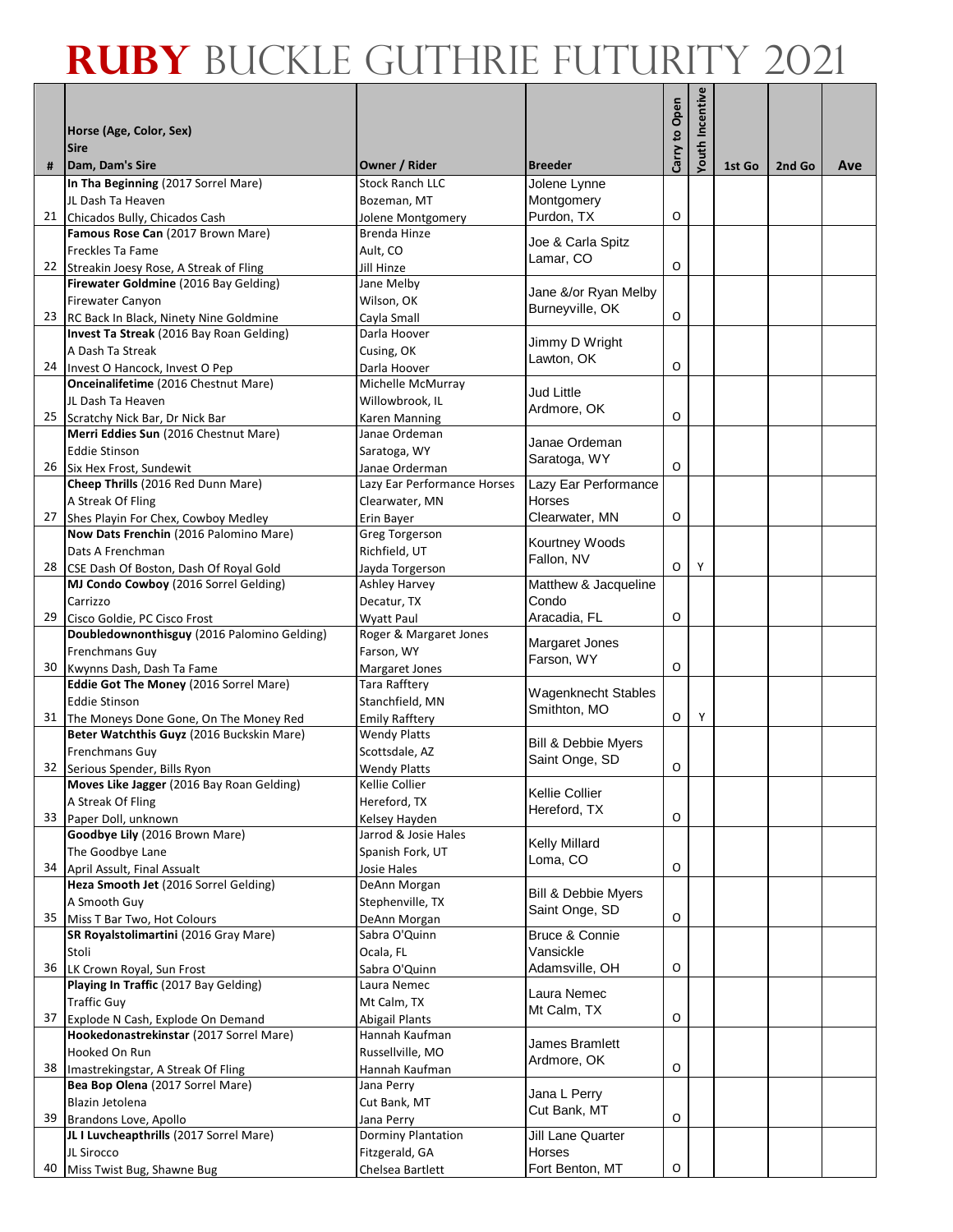|    |                                                                                       |                                        |                                    |               | Youth Incentive |        |        |     |
|----|---------------------------------------------------------------------------------------|----------------------------------------|------------------------------------|---------------|-----------------|--------|--------|-----|
|    | Horse (Age, Color, Sex)                                                               |                                        |                                    | Carry to Open |                 |        |        |     |
|    | <b>Sire</b>                                                                           |                                        |                                    |               |                 |        |        |     |
| #  | Dam, Dam's Sire                                                                       | Owner / Rider                          | <b>Breeder</b>                     |               |                 | 1st Go | 2nd Go | Ave |
|    | Tex Walka (2017 Bay Gelding)                                                          | Lyndee Stairs                          | Doug Brown & Tim                   |               |                 |        |        |     |
|    | Slick By Design<br>41 Rene To Run, Rene Dan Jet                                       | Hanford, CA<br>Lyndee Stairs           | Parker<br>Paso Robles, CA          | O             |                 |        |        |     |
|    | PG Designed To Fire (2017 Chestnut Mare)                                              | Nancy Leach                            |                                    |               |                 |        |        |     |
|    | Slick By Design                                                                       | Okeechobee, FL                         | Paige A Greenwell                  |               |                 |        |        |     |
|    | 42 Fired By Cash, Cash Not Credit                                                     | Taylor Jacob                           | Alva, FL                           | O             |                 |        |        |     |
|    | Peachy And Juicy (2016 Palomino Mare)                                                 | Quad Boenker                           | Heath Boucher                      |               |                 |        |        |     |
|    | Blazin Jetolena                                                                       | Weatherford, TX                        | Galion, OH                         |               |                 |        |        |     |
|    | 43 SX Frenchmans Peach, Frenchmans Guy                                                | Andrea Cline                           |                                    | O             |                 |        |        |     |
|    | NNN Firewater Dash (2016 Sorrel Gelding)<br><b>NNN Firewater Alive</b>                | Jeanette Nelson                        | Mike Plott Estate                  |               |                 |        |        |     |
|    | 44 Cant Catch Cleat, Dashing Cleat                                                    | Milledgeville, GA<br>Ali Kate Kelleher | Waverly, AL                        | O             |                 |        |        |     |
|    | VF Silver Design (2017 Gray Mare)                                                     | <b>Victory Farms</b>                   |                                    |               |                 |        |        |     |
|    | Designer Red                                                                          | Ada, OK                                | <b>Victory Farms</b>               |               |                 |        |        |     |
|    | 45 First To Perk, Dash For Perks                                                      | Kelsey Treharne                        | Ada, OK                            | O             |                 |        |        |     |
|    | Return My Socks (2017 Bay Mare)                                                       | Kevin & Summer Kosel                   | Matt Dunn                          |               |                 |        |        |     |
|    | <b>BHR Frenchies Socks</b>                                                            | Glenham, SD                            | Bismarck, MO                       |               |                 |        |        |     |
|    | 46 Less Return, Dashing Investment                                                    | Summer Kosel                           |                                    | O             |                 |        |        |     |
|    | The Maze Runner (2017 Sorrel Gelding)<br>Be A Magnolia Runner                         | Josefina Barbero<br>Eugene, OR         | Brittany Pozzi Tonozzi             |               |                 |        |        |     |
|    | 47 Kisskiss Bangbang, Dash Ta Fame                                                    | <b>Brittany Tonozzi</b>                | Lampasas, TX                       | O             |                 |        |        |     |
|    | FirstFlight Taheaven (2016 Sorrel Mare)                                               | <b>Brittany Bishop</b>                 |                                    |               |                 |        |        |     |
|    | JL Dash Ta Heaven                                                                     | Warrenton, VA                          | Jud Little                         |               |                 |        |        |     |
|    | 48 Moons Six Marthas, Marthas Six Moons                                               | <b>Brandon Cullins</b>                 | Ardmore, OK                        | O             |                 |        |        |     |
|    | A Splash Of Nick (2017 Sorrel Gelding)                                                | <b>Edwin Cameron</b>                   | Christy Davidson                   |               |                 |        |        |     |
|    | As Good As Nick Gets                                                                  | Krum, TX                               | Ozona, TX                          |               |                 |        |        |     |
| 49 | Frenchmans Diggity, Frenchmans Guy                                                    | Kassie Mowry                           |                                    | O             |                 |        |        |     |
|    | Jess Seis So (2017 Chestnut Mare)<br>French Streakin Jess                             | Lee & Hallie Hanssen<br>Hermosa, SD    | Thomas Ford Jacobs                 |               |                 |        |        |     |
|    | 50 Tres Movidas, Tres Seis                                                            | Hallie Hanssen                         | Pritchett, CO                      | O             |                 |        |        |     |
|    | Famous Jessy James (2017 Brown Gelding)                                               | Juli Stierwalt                         |                                    |               |                 |        |        |     |
|    | French Streakin Jess                                                                  | Leedey, OK                             | Kyra R Stierwalt<br>Leedey, OK     |               |                 |        |        |     |
|    | 51 Famous Nadine, Dash Ta Fame                                                        | Dustin Angelle                         |                                    | O             |                 |        |        |     |
|    | Sheza Free Runner (2016 Sorrel Mare)                                                  | Chelly Zerlotti                        | Brittany Pozzi Tonozzi             |               |                 |        |        |     |
|    | Be A Magnolia Runner                                                                  | Pleasanton, TX                         | Lampasas, TX                       |               |                 | Out    |        |     |
|    | 52 Shes Free To Flame, Flaming Fire Water<br>A Fling With Doc (2016 Bay Roan Gelding) | Joao Leao<br>Beth Peterson             |                                    |               |                 |        |        |     |
|    | A Streak Of Fling                                                                     | Texarkana, TX                          | Beth Peterson                      |               |                 |        |        |     |
|    | 53 Santee Nick Bar, Dr Nick Bar                                                       | Jennifer Burgess                       | Texarkana, TX                      | O             |                 |        |        |     |
|    | Ivory On Fire (2016 Brown Mare)                                                       | Rhett & Shelby Ridling                 | Vickie Adams                       |               |                 |        |        |     |
|    | Ivory James                                                                           | Sentinel, OK                           | Gainseville, TX                    |               |                 |        |        |     |
|    | 54 Lil Miss Firewater, Fire Water Flit                                                | Kenna Squires                          |                                    | O             |                 |        |        |     |
|    | Greatunderpressure (2016 Sorrel Gelding)<br>No Pressure On Me                         | Ryann Pedone<br>Sunset, TX             | Ryann Pedone                       |               |                 |        |        |     |
|    | 55 Kiss Kiss This, Chain Of Events                                                    | Jodee Miller                           | Sunset, TX                         | O             |                 |        |        |     |
|    | Lady Frencholena (2016 Sorrel Mare)                                                   | Jan Iberlin & Kortney Fisher           |                                    |               |                 |        |        |     |
|    | <b>Blazin Jetolena</b>                                                                | Bluff Dale, TX                         | Jan Wagensen Fisher<br>Buffalo, WY |               |                 |        |        |     |
|    | 56 French Lady Nick Bar, Dr Nick Bar                                                  | Kortney Fisher                         |                                    | $\mathsf O$   |                 |        |        |     |
|    | VF NFL Draft (2016 Chestnut Gelding)                                                  | Fulton & Trina Murray                  | <b>Victory Farms</b>               |               |                 |        |        |     |
|    | <b>Eddie Stinson</b>                                                                  | Fort Worth, TX                         | Ada, OK                            | O             |                 |        |        |     |
| 57 | Curiocity Corners, Silver Lucky Buck<br>Uno No Fury (2017 Bay Gelding)                | Mark Bugni<br>Jason & Leslie Willis    | Copper Spring Ranch                |               |                 |        |        |     |
|    | Furyofthewind                                                                         | Chester, SC                            | NM LLC                             |               |                 |        |        |     |
| 58 | Dashing Uno, Dashin Is Easy                                                           | Leslie Willis                          | Tularosa, NM                       | O             |                 |        |        |     |
|    | Fast Under Pressure (2017 Sorrel Mare)                                                | Aubrey Smith                           | Martha Reeves                      |               |                 |        |        |     |
|    | No Pressure On Me                                                                     | Binghamton, NY                         | Bismark, ND                        |               |                 |        |        |     |
| 59 | Ryonsfastbucklebunny, Fast Flying Ryon                                                | Ryann Pedone                           |                                    | O             |                 |        |        |     |
|    | Six French Flings (2016 Bay Roan Mare)<br>A Streak Of Fling                           | Scott & Sara Cheeney<br>Pinedale, WY   | Julie K Crews                      |               |                 |        |        |     |
| 60 | FC Six French Moons, Frenchmans Guy                                                   | Sara Cheeney                           | Rising Star, TX                    | O             |                 |        |        |     |
|    |                                                                                       |                                        |                                    |               |                 |        |        |     |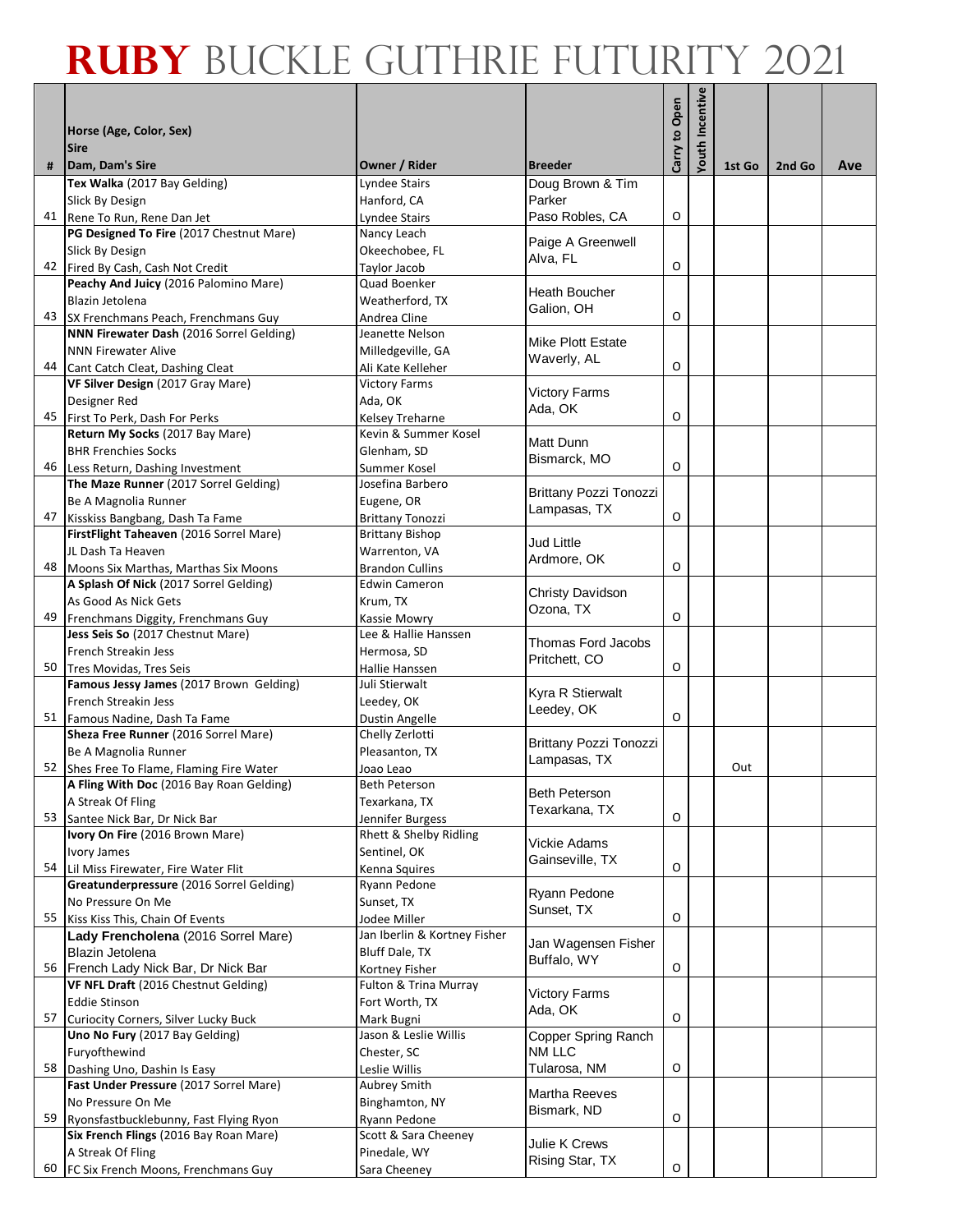|    |                                                                               |                                        |                                | Carry to Open | Youth Incentive |        |        |     |
|----|-------------------------------------------------------------------------------|----------------------------------------|--------------------------------|---------------|-----------------|--------|--------|-----|
|    | Horse (Age, Color, Sex)<br><b>Sire</b>                                        |                                        |                                |               |                 |        |        |     |
| #  | Dam, Dam's Sire                                                               | Owner / Rider                          | <b>Breeder</b>                 |               |                 | 1st Go | 2nd Go | Ave |
|    | Twist Me Another (2016 Gray Mare)                                             | Triple U Quarter Horses                | <b>Schiller Ranch LLC</b>      |               |                 |        |        |     |
|    | Epic Leader                                                                   | Marietta, OK                           | College Station, TX            |               |                 |        |        |     |
|    | 61 Chicks Kelley, Darkelly<br>Im Furious 123 (2017 Bay Mare)                  | Pete Oen<br>Taylor & Rylee Shields     |                                | O             |                 |        |        |     |
|    | Furyofthewind                                                                 | Cochrane, Alberta                      | Copper Spring Ranch<br>NM LLC  |               |                 |        |        |     |
|    | 62 Very Dashin 123, Dash Thru Traffic                                         | Rylee Shields                          | Tularosa, NM                   | O             |                 |        |        |     |
|    | Three Times The Fury (2017 Sorrel Mare)                                       | Tricia Aldridge & C. Dudley            | Amy Schimke                    |               |                 |        |        |     |
|    | Furyofthewind                                                                 | Sanger, TX                             | <b>Wessington Springs,</b>     |               |                 |        |        |     |
|    | 63 Three And Out, Tres Seis                                                   | Tricia Aldridge                        | SD                             | O             |                 |        |        |     |
|    | Rivons Mr America (2017 Sorrel Gelding)                                       | Wilde Performance Horses,              | Kissmyfairytale Inc            |               |                 |        |        |     |
|    | <b>Tres Seis</b>                                                              | LLC; Wentzville, MO                    | Azle, TX                       |               |                 |        |        |     |
|    | 64 Electric Fire Water, Flaming Fire Water<br>Bet Captains (2017 Sorrel Mare) | Emma Wildeisen<br>Lee Jack Tippen      |                                | O             |                 |        |        |     |
|    | Bet Hesa Cat                                                                  | Boyd, TX                               | Lee Jack Tippen                |               |                 |        |        |     |
|    | 65 Letithappen Captains, Smokin Trona                                         | Jesse Clare Bland                      | Boyd, TX                       | O             |                 |        |        |     |
|    | Promise Me Fame Guys (2016 Brown Gelding)                                     | <b>Tenley Epperson</b>                 | Demrece J & Harvey             |               |                 |        |        |     |
|    | Aint Seen Nothin Yet                                                          | Billings, MT                           | Keller                         |               |                 |        |        |     |
|    | 66 Bar Blue Lass, FC Aboo                                                     | Samantha Flannery                      | Big Sandy, MT                  | O             |                 |        |        |     |
|    | JL Dashin Delight (2017 Sorrel Mare)                                          | Southwestern Farms                     | Jud Little                     |               |                 |        |        |     |
|    | JL Dash Ta Heaven                                                             | Kirbyville, TX                         | Ardmore, OK                    | O             |                 |        |        |     |
|    | 67 Des Delight, Raise A Wildthang<br>VF Victoria Stinson (2017 Sorrel Mare)   | Jolene Montgomery<br>Colton Melby      |                                |               |                 |        |        |     |
|    | <b>Eddie Stinson</b>                                                          | Wilson, OK                             | <b>Victory Farms</b>           |               |                 |        |        |     |
|    | 68 Bag The Hawk, Track Rebel                                                  | Sierra Melby                           | Ada, OK                        | O             |                 |        |        |     |
|    | Wild Childs Fling (2016 Bay Roan Gelding)                                     | Tana Renick                            |                                |               |                 |        |        |     |
|    | Streakin Boon Dox                                                             | Kingston, OK                           | Tana Renick<br>Kingston, OK    |               |                 |        |        |     |
|    | 69 XV Wild Child, Whos Salty Dog                                              | Tana Renick                            |                                | O             |                 |        |        |     |
|    | VF Born Ta Be Wild (2016 Sorrel Gelding)                                      | Brian & Jodi Edwards                   | <b>Victory Farms</b>           |               |                 |        |        |     |
| 70 | Born Ta Be Famous                                                             | Jackson, WY                            | Ada, OK                        | O             |                 |        |        |     |
|    | VF Candy Money, On The Money Red<br>VF Queen Stinson (2016 Bay Mare)          | Jodi Edwards<br>Chelsea Juarez         |                                |               |                 |        |        |     |
|    | <b>Eddie Stinson</b>                                                          | Belgrade, MT                           | <b>Victory Farms</b>           |               |                 |        |        |     |
|    | 71 Bloomingdales, First Down Dash                                             | Lindsay Schulz                         | Ada, OK                        | O             |                 |        |        |     |
|    | CM The Goodbye Girl (2016 Brown Mare)                                         | Teri George                            | Cole & Marcie Wilson           |               |                 |        |        |     |
|    | The Goodbye Lane                                                              | Dripping Springs, TX                   | Spanish Fork, UT               |               |                 |        |        |     |
| 72 | TS Famous Prospect, Coronas Prospect                                          | Teri George                            |                                | O             |                 |        |        |     |
|    | <b>CM A Swift Corona</b> (2016 Bay Mare)<br>The Goodbye Lane                  | Trent & Deena Van Tassell              | Cole & Marcie Wilson           |               |                 |        |        |     |
| 73 | CM Corona Onthehouse, Stel Corona                                             | Portage, UT<br>Deena Van Tassell       | Spanish Fork, UT               | $\mathsf O$   |                 |        |        |     |
|    | BullyzDashOfDynamite (2016 Gray Gelding)                                      | Kylie Kaylor                           | Rebecca Shaginaw-              |               |                 |        |        |     |
|    | Dashin Dynamo                                                                 | Crowheart, WY                          | Brewster                       |               |                 |        |        |     |
| 74 | Rear Drive, Bully Bullion                                                     | Kylie Kaylor                           | Fort Cobb, OK                  | O             |                 |        |        |     |
|    | Buckstreakin Naked (2016 Buckskin Gelding)                                    | Hank & Stephanie Williams              | Leslie Bailey                  |               |                 |        |        |     |
|    | A Streak Of Fling                                                             | Norwood, CO                            | Pauls Valley, OK               | O             |                 |        |        |     |
|    | 75 French Bar Belle, Frenchmans Guy<br>One Slick Darlin (2016 Black Mare)     | Harlie Zehnder<br>Larry Reynolds       |                                |               |                 |        |        |     |
|    | Slick By Design                                                               | Collinsville, TX                       | Bashaw & Fischer               |               |                 |        |        |     |
|    | 76 Yes Darlin, Okey Dokey Dale                                                | Ryan Reynolds                          | Ledbetter, TX                  | O             |                 |        |        |     |
|    | Watch My Swagger (2016 Bay Gelding)                                           | Byron & Mary Walker                    | Copper Spring Ranch            |               |                 |        |        |     |
|    | Prime Talent                                                                  | Ennis, TX                              | NM LLC                         |               |                 |        |        |     |
| 77 | Shez Dash Ta Fame, Dash Ta Fame                                               | Mary Walker                            | Tularosa, NM                   | $\mathsf O$   |                 |        |        |     |
|    | Slick A Lena (2016 Bay Mare)                                                  | Nathan & Kylie Bowles                  | Nathan & Kylie Bowles          |               |                 |        |        |     |
| 78 | Slick By Design<br>Short Okie Lena, Okies Kickoff Return                      | Gainesville, TX<br><b>Kylie Bowles</b> | Gainesville, TX                | O             |                 |        |        |     |
|    | Guyz Speedy Girl (2016 Bay Mare)                                              | Kathy Campbell                         |                                |               |                 |        |        |     |
|    | Frenchmans Guy                                                                | Morristown, AZ                         | <b>Bill &amp; Debbie Myers</b> |               |                 |        |        |     |
| 79 | A Speedy Lena, World Speed                                                    | Kathy Campbell                         | Saint Onge, SD                 | O             |                 |        |        |     |
|    | VF Wheely Cool (2017 Sorrel Gelding)                                          | <b>Victory Farms</b>                   | <b>Victory Farms</b>           |               |                 |        |        |     |
|    | <b>Eddie Stinson</b>                                                          | Ada, OK                                | Ada, OK                        |               |                 |        |        |     |
| 80 | Wheely Quick, The Harder They Fall                                            | Kelsey Treharne                        |                                | O             |                 |        |        |     |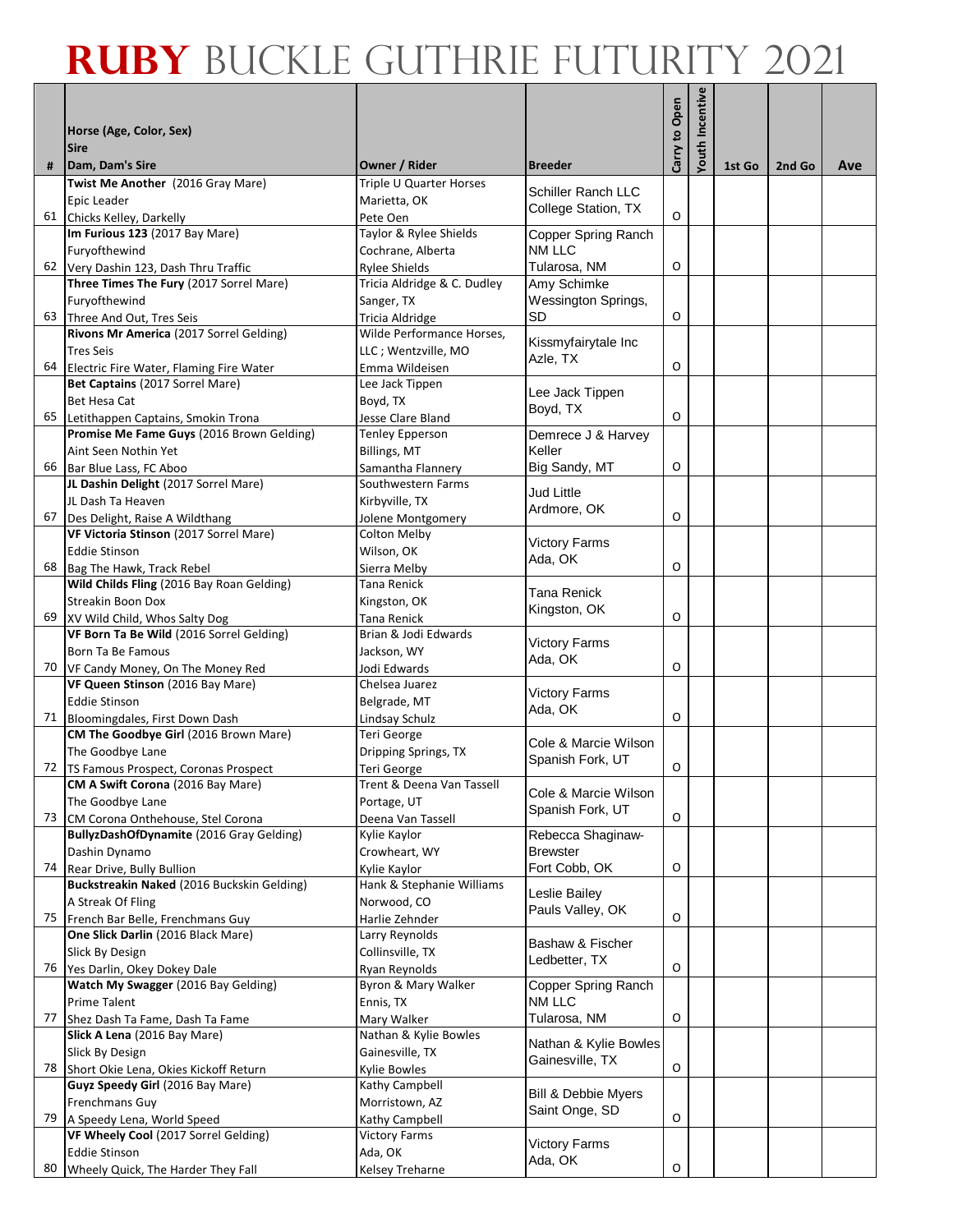|    |                                                                                   |                                          |                                   |               | Youth Incentive |            |        |     |
|----|-----------------------------------------------------------------------------------|------------------------------------------|-----------------------------------|---------------|-----------------|------------|--------|-----|
|    | Horse (Age, Color, Sex)                                                           |                                          |                                   | Carry to Open |                 |            |        |     |
|    | <b>Sire</b>                                                                       |                                          |                                   |               |                 |            |        |     |
| #  | Dam, Dam's Sire<br>Mr Wright Now (2016 Sorrel Gelding)                            | Owner / Rider<br>Jeff Varner             | <b>Breeder</b>                    |               |                 | 1st Go     | 2nd Go | Ave |
|    | Shawne Bug Leo                                                                    | Sedalia, CO                              | Zoe Marcel Braman                 |               |                 |            |        |     |
|    | 81 Catcherfame, Dash Ta Fame                                                      | Jeff Varner                              | Refugio, TX                       | O             |                 |            |        |     |
|    | Annieaintlds (2016 Bay Mare)                                                      | Jessica Cronquist                        |                                   |               |                 |            |        |     |
|    | PC Redwood Manny                                                                  | Hooper, UT                               | Cody & Sharlie Wade<br>Hooper, UT |               |                 |            |        |     |
|    | 82 LDS Im No Angel, Hawkish                                                       | Jessica Cronquist                        |                                   | O             |                 |            |        |     |
|    | MarlaHoooch (2016 Buckskin Mare)                                                  | Wes Kellett                              | Sharlie Wade                      |               |                 |            |        |     |
|    | PC Redwood Manny                                                                  | Plain City, UT                           | Hooper, UT                        | O             |                 |            |        |     |
|    | 83 Scottys Special Popo, Special Royal Effort<br>Pipers Design (2016 Bay Gelding) | Mckinlee Kellett<br>Radley or Ashley Day |                                   |               |                 |            |        |     |
|    | Slick By Design                                                                   | Volborg, MT                              | Radley or Ashley Day              |               |                 |            |        |     |
| 84 | Bucks For Bullet, Frenchmans Bullet                                               | Ashley Day                               | Volborg, MT                       | O             |                 |            |        |     |
|    | Pop The Bubbly (2017 Bay Gelding)                                                 | Lee Pedone & Andrea Cline                | Copper Spring Ranch               |               |                 |            |        |     |
|    | Furyofthewind                                                                     | Springtown, TX                           | NM LLC                            |               |                 |            |        |     |
|    | 85 Champagne Fame, Dash Ta Fame                                                   | Andrea Cline                             | Tularosa, NM                      | O             |                 |            |        |     |
|    | Epic Nikki Six (2016 Gray Mare)                                                   | <b>Bill or Debbie Myers</b>              | Cody or Luann                     |               |                 |            |        |     |
|    | Epic Leader                                                                       | Saint Onge, SD                           | Johnson                           |               |                 |            |        |     |
|    | 86 Six Moons For Nick, Dr Nick Bar                                                | <b>Brooke Howell</b>                     | Dublin, TX                        | O             |                 |            |        |     |
|    | Marthas Slick Moons (2016 Brown Stallion)<br>Slick By Design                      | Jordyn Shetzline<br>Marland, OK          | Ronna Smelser                     |               |                 |            |        |     |
| 87 | Six Moons Fashion, Marthas Six Moons                                              | Lauren Strough                           | Prague, OK                        | O             |                 |            |        |     |
|    | Irish He Is (2016 Bay Gelding)                                                    | Bryan Lange                              |                                   |               |                 |            |        |     |
|    | Irish Pay                                                                         | Harrison, NE                             | Nichole Logan                     |               |                 |            |        |     |
|    | 88 Ms Bay Rooster, Senor Gallo Rojo                                               | Kaycee Werdel                            | Rapid City, SD                    |               |                 |            |        |     |
|    | Rock On Guys (2017 Sorrel Gelding)                                                | Garrett & Brittany Tonozzi               | Brittany Pozzi Tonozzi            |               |                 |            |        |     |
|    | A Guy With Proof                                                                  | Lampasas, TX                             | Lampasas, TX                      |               |                 |            |        |     |
| 89 | Vital Rock, Firewaterontherocks                                                   | Brittany Tonozzi                         |                                   | O             |                 |            |        |     |
|    | Seiss Wild (2017 Bay Mare)                                                        | Lee & Hallie Hanssen                     | Kathleen Spicer                   |               |                 |            |        |     |
| 90 | <b>Tres Seis</b>                                                                  | Hermosa, SD<br>Hallie Hanssen            | Napa, CA                          | O             |                 | <b>OUT</b> |        |     |
|    | Druey Six, Paddys Irish Whiskey<br>Remember When Guyz (2016 Sorrel Mare)          | John Jacobi                              |                                   |               |                 |            |        |     |
|    | <b>Frenchmans Guy</b>                                                             | Murchison, TX                            | <b>Bill &amp; Debbie Myers</b>    |               |                 |            |        |     |
|    | 91 Generals French Lady, Bogies General                                           | Melissa Brandt                           | Saint Onge, SD                    | O             |                 |            |        |     |
|    | Blazin Hood Rat (2016 Sorrel Gelding)                                             | <b>Crystal Hettinger</b>                 | <b>Steel Gang Quarter</b>         |               |                 |            |        |     |
|    | Blazin Jetolena                                                                   | Jacksboro, TX                            | Horses LLC                        |               |                 |            |        |     |
|    | 92 KPS Pockets Of Fire, Fire Water Flit                                           | Crystal Hettinger                        | Newellton, LA                     | O             |                 |            |        |     |
|    | Miss Edy Stinson (2017 Bay Mare)                                                  | <b>Brad Lieblong</b>                     | Michael T Samples                 |               |                 |            |        |     |
|    | <b>Eddie Stinson</b><br>93 Enticingly Fast, Scrutinizer                           | Jonesboro, AR<br>Dustin Angelle          | Abilene, KS                       | O             |                 |            |        |     |
|    | Pritzi By Design (2016 Bay Mare)                                                  | <b>Starlyn McCauley</b>                  | Megan/Bill/Susie                  |               |                 |            |        |     |
|    | Slick By Design                                                                   | Silver City, NM                          | Lewis                             |               |                 |            |        |     |
|    | 94 Frenchmans Pritzi, Frenchmans Guy                                              | <b>Starlyn McCauley</b>                  | Filer, ID                         | O             |                 |            |        |     |
|    | CP Epics Percilla (2017 Chestnut Mare)                                            | Kris Gadbois                             | <b>Claire Powell</b>              |               |                 |            |        |     |
|    | Epic Leader                                                                       | Escondido, CA                            | El Dorado, TX                     |               |                 |            |        |     |
|    | 95 Percilla, Dash Ta Fame                                                         | Kassie Mowry                             |                                   | O             |                 |            |        |     |
|    | A Dash Of Chocolate (2017 Chestnut Mare)                                          | Dean & Jessie Domann                     | Dean & Jessie                     |               |                 |            |        |     |
| 96 | The Red Dasher<br>Betterthan Chocolate, Merridoc                                  | Gainesville, TX<br>Jessie Domann         | Domann<br>Gainesville, TX         | O             |                 |            |        |     |
|    | Streakin Dynamo (2016 Sorrel Stallion)                                            | Beth Peterson                            |                                   |               |                 |            |        |     |
|    | Dashin Dynamo                                                                     | Texarkana, TX                            | <b>Beth Peterson</b>              |               |                 |            |        |     |
| 97 | Streakin Sweetie, Streakin La Jolla                                               | Jennifer Burgess                         | Texarkana, TX                     | O             |                 |            |        |     |
|    | Special For Tres PZ (2017 Bay Mare)                                               | Joao Ferraz Leao                         | <b>Blessed River LTD</b>          |               |                 |            |        |     |
|    | <b>Tres Seis</b>                                                                  | Weatherford, TX                          | Frisco, TX                        |               |                 |            |        |     |
| 98 | Special Copauino, Strawfly Special                                                | Joao Leo                                 |                                   | O             |                 |            |        |     |
|    | Unbroken Belle (2017 Brown Mare)                                                  | Triple U Quarter Horses                  | Alan Woodbury                     |               |                 |            |        |     |
| 99 | PYC Paint Your Wagon<br>Tell Em Belle, Tres Seis                                  | Marietta, OK                             | Dickinson, ND                     | O             |                 |            |        |     |
|    | Poof Fames Here (2017 Chestnut Mare)                                              | Pete Oen<br>Robert & Christina Zimmerly  | Robert & Christina                |               |                 |            |        |     |
|    | This Fame Is On Fire                                                              | Creston, OH                              | Zimmerly                          |               |                 |            |        |     |
|    | 100 Poof Shes Gone, Ivory James                                                   | Matt Boice                               | Creston, OH                       | O             |                 |            |        |     |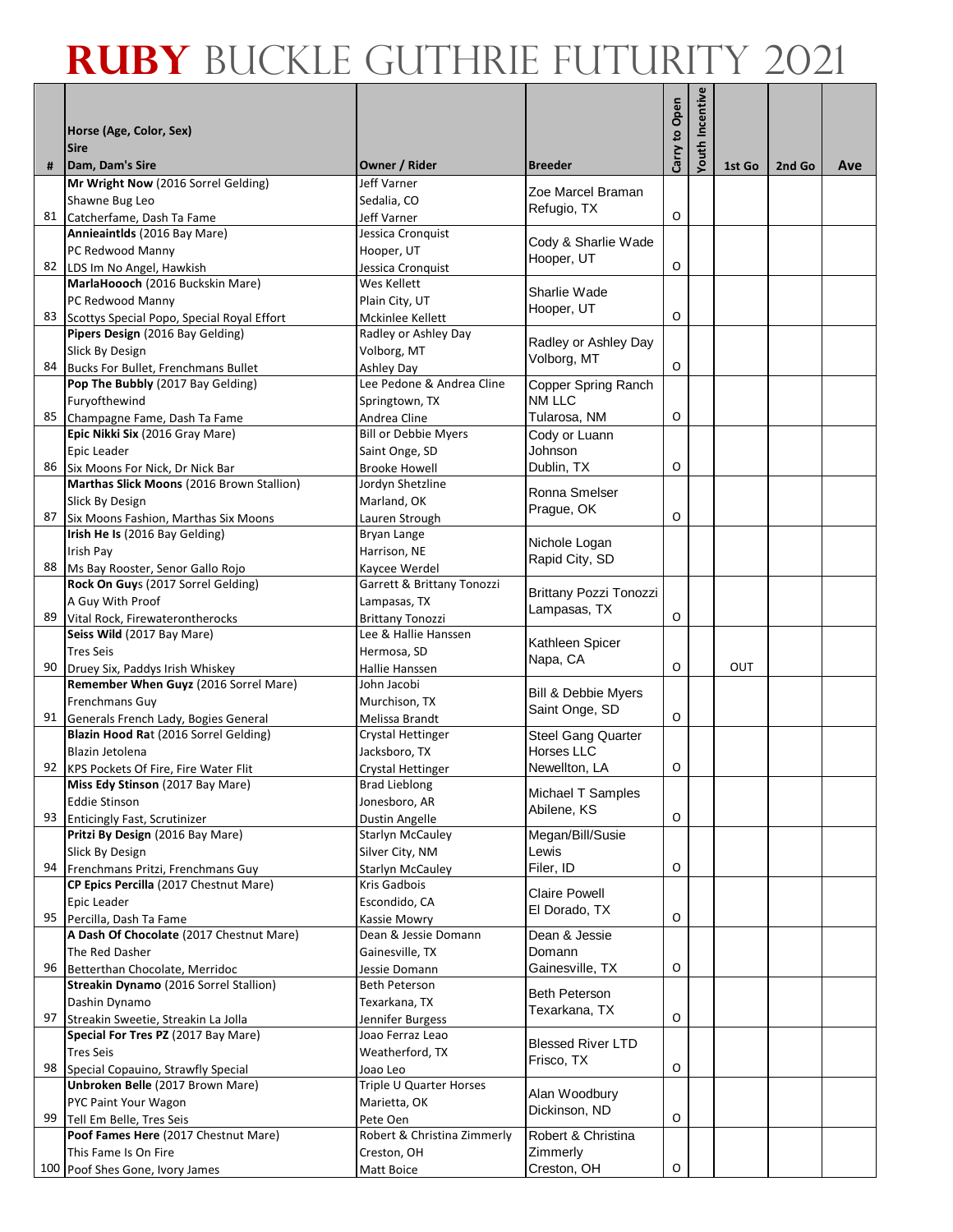|   |                                                                              |                                         |                                       | Carry to Open | Youth Incentive |        |        |     |
|---|------------------------------------------------------------------------------|-----------------------------------------|---------------------------------------|---------------|-----------------|--------|--------|-----|
|   | Horse (Age, Color, Sex)                                                      |                                         |                                       |               |                 |        |        |     |
| # | <b>Sire</b><br>Dam, Dam's Sire                                               | Owner / Rider                           | <b>Breeder</b>                        |               |                 | 1st Go | 2nd Go | Ave |
|   | M R Smashed N Vegas (2017 Bay Roan Stallion)                                 | M R Performance Horses                  |                                       |               |                 |        |        |     |
|   | French Streaktovegas                                                         | Bellville, TX                           | Javme Robison<br>Magnolia, TX         |               |                 |        |        |     |
|   | 101 Jamaka Smash, Big Smash                                                  | Jodee Miller                            |                                       | O             |                 |        |        |     |
|   | Winners World (2016 Brown Mare)                                              | Ellen Mitchell                          | Ellen Mitchell                        |               |                 |        |        |     |
|   | <b>Winners Version</b>                                                       | Midland, TX                             | Midland, TX                           |               |                 |        |        |     |
|   | 102 Streakin Task, Uno Streakin                                              | Kortney Kizer                           |                                       |               |                 |        |        |     |
|   | JL I Am Reddy (2017 Bay Gelding)                                             | Mark Bugni                              | Jill Lane Quarter                     |               |                 |        |        |     |
|   | JL Reddy To Charm<br>103 JL Seaphina, Dash Ta Fame                           | Prague, OK                              | Horses<br>Fort Benton, MT             | O             |                 |        |        |     |
|   | Kool Rocketman (2017 Sorrel Gelding)                                         | Mark Bugni<br>Scott & Tiffeny Accomazzo |                                       |               |                 |        |        |     |
|   | Valiant Hero                                                                 | Stephenville, TX                        | <b>Brenda Reiswig</b>                 |               |                 |        |        |     |
|   | 104 One Kool Wagon, PYC Paint Your Wagon                                     | Ryann Pedone                            | Bismark, ND                           | O             |                 |        |        |     |
|   | Frenchmans Amore (2016 Bay Gelding)                                          | Jan Iberlin                             | Frances Loiseau & Lis                 |               |                 |        |        |     |
|   | <b>Bigtime Favorite</b>                                                      | Buffalo, WY                             | Hollmann                              |               |                 |        |        |     |
|   | 105 See You In Vegas, Frenchmans Guy                                         | Kortney Fisher                          | Hot Springs, SD                       | O             |                 |        |        |     |
|   | Cash Me In Heaven (2017 Sorrel Gelding)                                      | Scott Duke & Hilary Roberts             | <b>Jud Little</b>                     |               |                 |        |        |     |
|   | JL Dash Ta Heaven                                                            | Vancleave, MS                           | Ardmore, OK                           |               |                 |        |        |     |
|   | 106 Smooth Cashin Gal, Cash Not Credit                                       | Scott Duke                              |                                       | O             |                 |        |        |     |
|   | A Southdakota Smooth (2017 Buckskin Gelding)                                 | Julie Wetering                          | Julie Wetering                        |               |                 |        |        |     |
|   | A Smooth Guy                                                                 | Parker. SD                              | Parker, SD                            |               |                 |        |        |     |
|   | 107 Our Blue Velvet, Perks Alive                                             | Samantha Flannery                       |                                       | O             |                 |        |        |     |
|   | Imstreakinforcash (2016 Sorrel Mare)                                         | Shaylee Baumann                         | April D Smith                         |               |                 |        |        |     |
|   | Jet Streakin                                                                 | Barnhart, TX                            | Athens, TX                            |               |                 |        |        |     |
|   | 108 Tristen Vixon, Mitey Jody<br>Technicolourshotflash (2016 Sorrel Gelding) | Shaylee Baumann<br>Connie & Terry Ray   |                                       |               |                 |        |        |     |
|   | Technicolours                                                                | Heavener, OK                            | Connie & Terry Ray                    |               |                 |        |        |     |
|   | 109 Bullys Top Bar, Bully Bullion                                            | Jodi Ray                                | Heavener, OK                          | O             |                 |        |        |     |
|   | Streakin Lil Perks (2017 Brown Roan Mare)                                    | Tricia Aldridge                         |                                       |               |                 |        |        |     |
|   | Streakin Lil Wayne                                                           | Sanger, TX                              | Don & Tracy McManus                   |               |                 |        |        |     |
|   | 110 R Cash Master, Perks Master                                              | Tricia Aldridge                         | Lone Grove, OK                        | O             |                 |        |        |     |
|   | SCR Streakin Wimpy (2016 Sorrel Gelding)                                     | <b>Billie Jo Treeby</b>                 | Ingram Quarter                        |               |                 |        |        |     |
|   | A Streak Of Fling                                                            | Hecla, SD                               | Horses                                |               |                 |        |        |     |
|   | 111 Thischicsalilwimpy, Wimpys Little Step                                   | Sara Cheeney                            | Scottsdale, AZ                        | O             |                 |        |        |     |
|   | VF Backed N A Corner (2017 Sorrel Stallion)                                  | Dave & Lori Zabel                       | <b>Victory Farms</b>                  |               |                 |        |        |     |
|   | Born Ta Be Famous                                                            | Horace, ND                              | Ada, OK                               |               |                 |        |        |     |
|   | 112 Curiocity Corners, Silver Lucky Buck                                     | Jolene Montgomery                       |                                       | O             |                 |        |        |     |
|   | Slick Olena Design (2016 Sorrel Gelding)                                     | Kevin & Patricia Charleston             | <b>Trina Taggart</b>                  |               |                 |        |        |     |
|   | Slick By Design                                                              | Reeds, MO                               | Santa Fe, TX                          | O             |                 |        |        |     |
|   | 113 Shes Olena, Doc O Peppers<br>VF Wishbone Red (2017 Sorrel Gelding)       | Emma Charleston<br><b>Victory Farms</b> |                                       |               |                 |        |        |     |
|   | Designer Red                                                                 | Ada, OK                                 | <b>Victory Farms</b>                  |               |                 |        |        |     |
|   | 114 VF She Is Famous, Born Ta Be Famous                                      | <b>Kelsey Treharne</b>                  | Ada, OK                               | O             |                 |        |        |     |
|   | Designer Rocks (2017 Sorrel Gelding)                                         | Sierra Melby                            |                                       |               |                 |        |        |     |
|   | Slick By Design                                                              | Wilson, OK                              | A E Woodward                          |               |                 |        |        |     |
|   | 115 Research Rocks, Research                                                 | Sierra Melby                            | Coshocton, OH                         | О             |                 |        |        |     |
|   | CR Sassy Frenchgirl (2016 Bay Roan Mare)                                     | Sylvia Howell                           | Sylvia Howell                         |               |                 |        |        |     |
|   | French Streaktovegas                                                         | Romoland, CA                            | Romoland, CA                          |               |                 |        |        |     |
|   | 116 Estrella La Jolla, Streakin La Jolla                                     | Cassie Howell                           |                                       | O             |                 |        |        |     |
|   | Coats Smooth Honor (2016 Sorrel Gelding)                                     | Larry Coats                             | Larry Coats                           |               |                 |        |        |     |
|   | A Smooth Guy                                                                 | San Angelo, TX                          | San Angelo, TX                        |               |                 |        |        |     |
|   | 117 Fire N Honor, Alive N Firen                                              | Kay Blandford                           |                                       | O             |                 |        |        |     |
|   | Hello Darling (2016 Palomino Mare)<br>Stoli                                  | Tammy Bransom<br>Collinsville, TX       | Tammy Bransom                         |               |                 |        |        |     |
|   | 118 What Firewater, Fire Water Flit                                          | Ceri Ward                               | Collinsville, TX                      | O             |                 |        |        |     |
|   | Jesse Famous Fling (2016 Sorrel Mare)                                        | Bill & Cheryl Kennedy                   |                                       |               |                 |        |        |     |
|   | A Streak Of Fling                                                            | Bennett, CO                             | Bill & Cheryl Kennedy                 |               |                 |        |        |     |
|   | 119 Jesse Famous Girl, Jesse James Jr                                        | Andre Coelho                            | Bennett, CO                           | O             |                 |        |        |     |
|   | A Whiskey Fling (2016 Red Roan Mare)                                         | Jan Iberlin                             |                                       |               |                 |        |        |     |
|   | A Streak Of Fling                                                            | Buffalo, WY                             | Lisa O'Rourke Fulton<br>Valentine, NE |               |                 |        |        |     |
|   | 120 Easy April Whiskey, Paddys Irish Whiskey                                 | Jan Iberlin                             |                                       | O             |                 |        |        |     |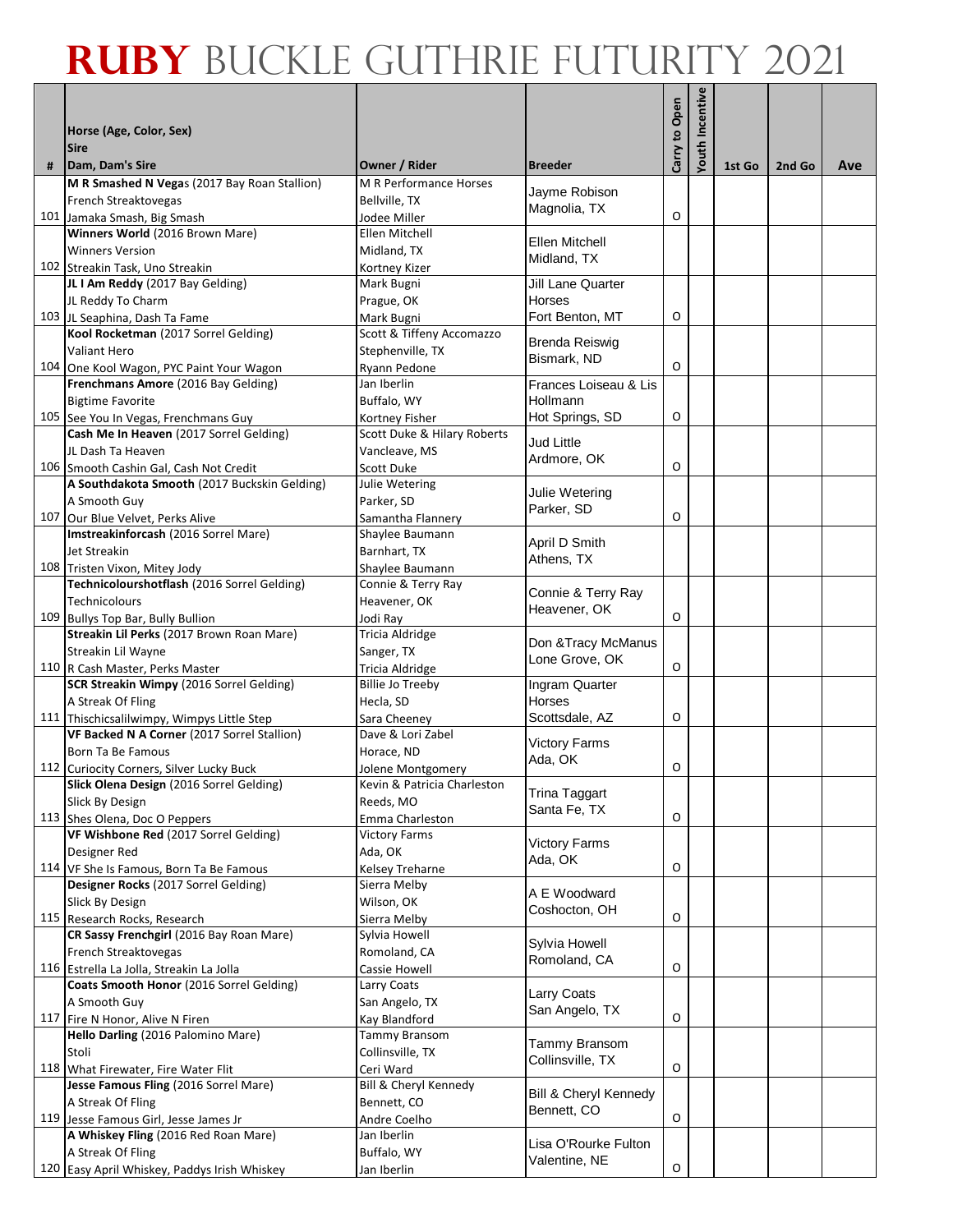|   |                                                                            |                                       |                                            |               | Youth Incentive |        |        |     |
|---|----------------------------------------------------------------------------|---------------------------------------|--------------------------------------------|---------------|-----------------|--------|--------|-----|
|   | Horse (Age, Color, Sex)                                                    |                                       |                                            | Carry to Open |                 |        |        |     |
|   | <b>Sire</b>                                                                |                                       |                                            |               |                 |        |        |     |
| # | Dam, Dam's Sire<br>RB Rare French Kiss (2016 Bay Mare)                     | Owner / Rider<br>Ronda Hudson Dowding | <b>Breeder</b><br>Ronda M Hudson-          |               |                 | 1st Go | 2nd Go | Ave |
|   | <b>Frenchmans Guv</b>                                                      | Oklahoma City, OK                     | Dowdling                                   |               |                 |        |        |     |
|   | 121 Rarely Fired, Rare Bar                                                 | Jennilee Thompson                     | Oklahoma City, OK                          | O             |                 |        |        |     |
|   | Mucho Suave (2016 Buckskin Gelding)                                        | Maesa Kummer                          |                                            |               |                 |        |        |     |
|   | A Smooth Guy                                                               | Briggsdale, CO                        | Maesa Kummer<br>Briggsdale, CO             |               |                 |        |        |     |
|   | 122 Fergies Fling, A Streak Of Fling                                       | Maesa Kummer                          |                                            | O             |                 |        |        |     |
|   | Perki (2017 Sorrel Mare)                                                   | Kagan Davis                           | Chris Burnette                             |               |                 |        |        |     |
|   | <b>Blame The Fame</b>                                                      | Purcell, OK                           | Tell City, IN                              |               |                 |        |        |     |
|   | 123 Perks Golden Gal, Dash For Perks<br>Mamahadafling (2017 Bay Roan Mare) | Kagan Davis<br>Cinder Lakes Ranch     |                                            |               |                 |        |        |     |
|   | A Streak Of Fling                                                          | Valley View, TX                       | Cinder Lakes Ranch                         |               |                 |        |        |     |
|   | 124 Shegotitfromhermama, Reds Western Native                               | Janna Brown                           | Valley View, TX                            | O             |                 |        |        |     |
|   | A Dash Of Mulberry (2017 Gray Mare)                                        | Ken English                           |                                            |               |                 |        |        |     |
|   | <b>Mulberry Fame</b>                                                       | La Vernia, TX                         | <b>Biar Quarter Horses</b><br>Belgrade, MN |               |                 |        |        |     |
|   | 125 Takin A Mac Bug, Takin On Shawne                                       | Ken English                           |                                            | O             |                 |        |        |     |
|   | Train To Catch (2017 Sorrel Mare)                                          | Tim Menzel                            | Jam Sills                                  |               |                 |        |        |     |
|   | Freighttrain B                                                             | Sun Prairie, WI                       | Cedar Hills, TX                            |               |                 |        |        |     |
|   | 126 Catchin Fire, Chiks A Blazin                                           | Kaitlin Menzel                        |                                            | O             |                 |        |        |     |
|   | Boons French Angel (2017 Brown Mare)<br><b>Streakin Boon Dox</b>           | Chad & Jen Hawkins<br>Lamar, CO       | Joe & Carla Spitz                          |               |                 |        |        |     |
|   | 127 Lil French Angel, PC Frenchmans Hayday                                 | Ashley Schafer                        | Lamar. CO                                  | O             |                 |        |        |     |
|   | Streakin Bullets (2016 Gray Gelding)                                       | Ashley Day                            |                                            |               |                 |        |        |     |
|   | A Dash Ta Streak                                                           | Volborg, MT                           | <b>Ashley Day</b>                          |               |                 |        |        |     |
|   | 128 Queen of Bullets, Frenchmans Bullet                                    | Ashley Day                            | Volborg, MT                                | O             |                 |        |        |     |
|   | VF Lil Bit Stinson (2017 Sorrel Mare)                                      | Chani Graves                          | <b>Victory Farms</b>                       |               |                 |        |        |     |
|   | <b>Eddie Stinson</b>                                                       | Sulphur Springs, TX                   | Ada, OK                                    |               |                 |        |        |     |
|   | 129 Little Bit Princess, Super Sence Amillion                              | Chani Graves                          |                                            | O             |                 |        |        |     |
|   | VF Last Shot of Red (2017 Sorrel Mare)<br><b>Eddie Stinson</b>             | James Commander                       | <b>Victory Farms</b>                       |               |                 |        |        |     |
|   | 130 VF A Shot of Red, Designer Red                                         | Tahleguah, OK<br>James Commander      | Ada, OK                                    |               |                 |        |        |     |
|   | HR My Fame Is Epic (2016 Sorrel Gelding)                                   | <b>BAJ Living Trust</b>               |                                            |               |                 |        |        |     |
|   | Epic Leader                                                                | Scottsdale, AZ                        | Elizabeth S Hays                           |               |                 |        |        |     |
|   | 131 Go Wilma Dash, Dash Ta Fame                                            | <b>Buffy Walchli</b>                  | Arcadia, LA                                | O             |                 |        |        |     |
|   | This Guyz Got Fire (2017 Palomino Gelding)                                 | Garrett & Brittany Tonozzi            | Brittany Pozzi Tonozzi                     |               |                 |        |        |     |
|   | A Guy With Proof                                                           | Lampasas, TX                          | Lampasas, TX                               |               |                 |        |        |     |
|   | 132 Yeah Shebe Firen, Alive N Firen                                        | Brittany Tonozzi                      |                                            | O             |                 |        |        |     |
|   | Nacho Traffic Guy (2017 Buckskin Gelding)<br><b>Traffic Guy</b>            | Tracy & Dusti Swan<br>Hubbard, TX     | Tracy & Dusti Swan                         |               |                 |        |        |     |
|   | 133 Thunder Hawk Cash, Nite Hawk Lena                                      | Dusti Swan                            | Hubbard, TX                                | O             |                 |        |        |     |
|   | Mannys French Lady (2017 Buckskin Mare)                                    | Kristy Maxwell                        |                                            |               |                 |        |        |     |
|   | Guys Eye Paint                                                             | Weatherford, TX                       | Mat Ashworth                               |               |                 |        |        |     |
|   | 134 Mannys Angele, PC Redwood Manny                                        | Kristy Maxwell                        | Kaysville, UT                              | O             |                 | OUT    |        |     |
|   | HP Famous Design (2017 Gray Gelding)                                       | Carl & Valinda Moore                  | Charle Cole & Jason                        |               |                 |        |        |     |
|   | Slick By Design                                                            | Kennedale, TX                         | Martin                                     |               |                 |        |        |     |
|   | 135 HP Fiesta Fame, Dash Ta Fame                                           | Emma Abbot                            | Pilot Point, TX                            | O             |                 |        |        |     |
|   | Pyromaniak (2017 Gray Gelding)<br>Shawne Bug Leo                           | Nickelbar Ranch LLC                   | Nickelbar Ranch LLC                        |               |                 |        |        |     |
|   | 136 Start The Fire, Desirio                                                | San Angelo, TX<br>Dustin Angelle      | San Angelo, TX                             | O             |                 |        |        |     |
|   | Rockin Hickory Budha (2017 Sorrel Mare)                                    | Mike Stephens                         |                                            |               |                 |        |        |     |
|   | Rockin W                                                                   | Covington, LA                         | Eddie Dunn                                 |               |                 |        |        |     |
|   | 137 Trinity Listobuda, Listolena                                           | <b>Hailey Stephens</b>                | Uniontown, AR                              | O             |                 |        |        |     |
|   | Fiftyshadesofblonde (2017 Palomino Mare)                                   | Jay & Bobbie Rogers                   | <b>Bobbie Rogers</b>                       |               |                 |        |        |     |
|   | <b>Traffic Guy</b>                                                         | El Campo, TX                          | El Campo, TX                               |               |                 |        |        |     |
|   | 138 Party Pony, Tamu Nu Rey Jay                                            | Janet Staton                          |                                            | O             |                 |        |        |     |
|   | Epic Calendar Girl (2017 Gray Mare)<br>Epic Leader                         | Erin Zoucher/Triple B<br>Sutton, NE   | Kassie Mowry                               |               |                 |        |        |     |
|   | 139 Tool Calendar Girl, Jody O Toole                                       | Hallie Hanssen                        | Dublin, TX                                 | O             |                 |        |        |     |
|   | MCM Rocket Man (2017 Gray Gelding)                                         | Jason Martin & Charlie Cole           |                                            |               |                 |        |        |     |
|   | <b>BHR Frenchies Socks</b>                                                 | Pilot Point, TX                       | Matt Dunn                                  |               |                 |        |        |     |
|   | 140 Mulberry Canyon Moon, Marthas Six Moons                                | Kassie Mowry                          | Bismarck, MO                               | O             |                 |        |        |     |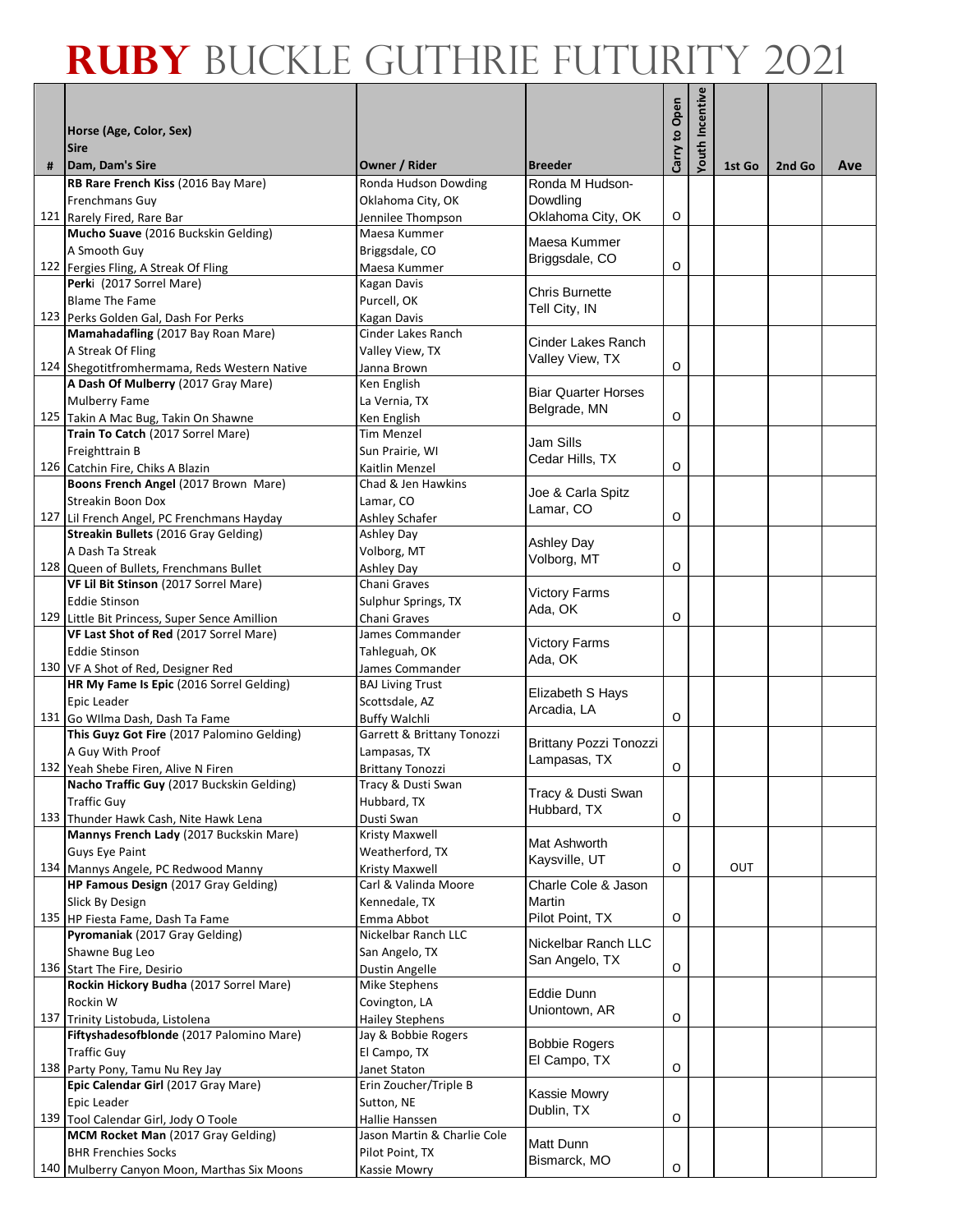|   |                                                                                          |                                                |                           | Carry to Open | Youth Incentive |        |        |     |
|---|------------------------------------------------------------------------------------------|------------------------------------------------|---------------------------|---------------|-----------------|--------|--------|-----|
|   | Horse (Age, Color, Sex)                                                                  |                                                |                           |               |                 |        |        |     |
| # | <b>Sire</b><br>Dam, Dam's Sire                                                           | Owner / Rider                                  | <b>Breeder</b>            |               |                 | 1st Go | 2nd Go | Ave |
|   | Jawanadance N Vegas (2016 Bay Roan Mare)                                                 | Shyann Lucas                                   |                           |               |                 |        |        |     |
|   | French Streaktovegas                                                                     | Morristown, AZ                                 | Jim & Kathy Lucas         |               |                 |        |        |     |
|   | 141 Jawanadance, Cashin Man                                                              | Shyann Lucas                                   | Jackson, WY               | O             |                 |        |        |     |
|   | Tres Down The Fame (2017 Sorrel Mare)                                                    | Dean & Jessie Domann                           | <b>Victory Farms</b>      |               |                 |        |        |     |
|   | <b>Eddie Stinson</b>                                                                     | Gainesville, TX                                | Ada, OK                   |               |                 |        |        |     |
|   | 142 Tres Down The Cash, Tres Seis                                                        | Jessie Domann                                  |                           | O             |                 |        |        |     |
|   | Hez Jettin Ta Fame (2016 Bay Gelding)                                                    | Jordon Briggs                                  | Jimi Lou Woodard          |               |                 |        |        |     |
|   | Blazin Jetolena                                                                          | Chilton, TX                                    | Decatur, TX               | O             |                 |        |        |     |
|   | 143 Ta Wonder, Dash Ta Fame<br>Lil Mis Packin Fame (2017 Bay Mare)                       | Jordon Briggs<br>Julie Erkamaa                 |                           |               |                 |        |        |     |
|   | <b>BHR Frenchies Socks</b>                                                               | East Troy, WI                                  | Julie Erkamaa             |               |                 |        |        |     |
|   | 144 Packin Ta Fame, Dash Ta Fame                                                         | Shawn Varpness                                 | East Troy, WI             | O             |                 |        |        |     |
|   | Playin N Vegas (2017 Sorrel Mare)                                                        | <b>Wrights Stables</b>                         |                           |               |                 |        |        |     |
|   | French Streaktovegas                                                                     | Bethel, NC                                     | Ronny Bumpus              |               |                 |        |        |     |
|   | 145 Peppy Playtari, Ninas Peppy Doc                                                      | Jordan Harrell                                 | Lampasas, TX              | O             |                 |        |        |     |
|   | Tres Candies PZ (2017 Bay Mare)                                                          | Joao Ferraz Leao                               | <b>Guy Rodrigues</b>      |               |                 |        |        |     |
|   | <b>Tres Seis</b>                                                                         | Weatherford, TX                                | Peixoto Jr                |               |                 |        |        |     |
|   | 146 Sex N Candy, White Tie                                                               | Joao Leo                                       | Frisco, TX                | O             |                 |        |        |     |
|   | Blazin Wind (2017 Bay Gelding)                                                           | Kortney Kizer                                  | James & Natalie Rice      |               |                 |        |        |     |
|   | Blazin Jetolena                                                                          | Pep, NM                                        | Crowley, TX               |               |                 |        |        |     |
|   | 147 World Wind, Playgun                                                                  | Kortney Kizer                                  |                           | O             |                 |        |        |     |
|   | Breezy By Design (2016 Bay Mare)                                                         | Tinkerbell Delight LLC                         | Lorrie Fllingham          |               |                 |        |        |     |
|   | Slick By Design                                                                          | Fort Collins, CO                               | Mitchell, NE              | O             |                 |        |        |     |
|   | 148 One Mans Summer, Exclusive Man<br>Dorothys Millions (2017 Bay Mare)                  | Miranda Holcomb<br>Robert & Christina Zimmerly | Robert & Christina        |               |                 |        |        |     |
|   | This Fame Is On Fire                                                                     | Creston, OH                                    | Zimmerly                  |               |                 |        |        |     |
|   | 149 Too Special Maria, Eyesa Speical                                                     | Matt Boice                                     | Creston, Ohio             | O             |                 |        |        |     |
|   | MR Mulberrymoonfling (2016 Gray Mare)                                                    | M R Performance Horses                         |                           |               |                 |        |        |     |
|   | A Streak Of Fling                                                                        | Bellville, TX                                  | Matt & Bendi Dunn         |               |                 |        |        |     |
|   | 150 Mulberry Canyon Moon, Marthas Six Moons                                              | Jodee Miller                                   | Bismarck, MO              | O             |                 |        |        |     |
|   | Datsa Lil Shaker (2016 Gray Mare)                                                        | JR & Lauren Magdeburg                          | Wayne &/or Kim            |               |                 |        |        |     |
|   | Dats A Frenchman                                                                         | Roland, OK                                     | Smith                     |               |                 |        |        |     |
|   | 151 Joans Royal Jet, Royal Shake Em                                                      | AriAnna Flynn                                  | Touchet, WA               | O             |                 |        |        |     |
|   | A Fling Of Fame (2016 Blue Roan Mare)                                                    | Pete Oen                                       | Darian Burt               |               |                 |        |        |     |
|   | A Streak Of Fling                                                                        | Ardmore, OK                                    | West Jordan, UT           | O             |                 |        |        |     |
|   | 152 DTF Puddin Cake, Dash Ta Fame<br>Sierra Skye (2017 Bay Mare)                         | Pete Oen<br>Scott Duke & Hilary Roberts        |                           |               |                 |        |        |     |
|   | JL Dash Ta Heaven                                                                        | Vancleave, MS                                  | Jud Little                |               |                 |        |        |     |
|   | 153 Sierras Cashin In, Cash Not Credit                                                   | <b>Scott Duke</b>                              | Ardmore, OK               | O             |                 |        |        |     |
|   | Frenchman By Design (2016 Sorrel Stallion)                                               | M & M Performance Horses                       |                           |               |                 |        |        |     |
|   | Slick By Design                                                                          | Bismarck, ND                                   | Melissa Brandt            |               |                 |        |        |     |
|   | 154 Silky French Pie, Frenchmans Guy                                                     | Tisa Lee Peek                                  | Hermosa, SD               | O             |                 |        |        |     |
|   | FL Buy Me A Cocktail (2016 Bay Roan Gelding)                                             | Samantha Flannery                              | Zoe Ann Huffman           |               |                 |        |        |     |
|   | French Streaktovegas                                                                     | Mission, SD                                    | Whitman, NE               |               |                 |        |        |     |
|   | 155 Gayla Andi, Dok Dander                                                               | Samantha Flannery                              |                           | O             |                 |        |        |     |
|   | Cfour Epicallie (2016 Sorrel Mare)                                                       | Doug & Shannon Moody                           | Kelly & Ivy L Conrado     |               |                 |        |        |     |
|   | Epic Leader                                                                              | Vernal, UT<br>Kelly Conrado                    | Box Elder, SD             | $\mathsf O$   |                 |        |        |     |
|   | 156 Little Fancy Granny, Del Puerto Bill<br>MCM Mulberrys Fling (2017 Bay Roan Stallion) | Dunn Ranch                                     |                           |               |                 |        |        |     |
|   | A Streak Of Fling                                                                        | Wynnewood, OK                                  | Matt & Bendi Dunn         |               |                 |        |        |     |
|   | 157 Mulberry Canyon Moon, Marthas Six Moons                                              | Jolene Montgomery                              | Bismark, MO               | O             |                 |        |        |     |
|   | Fame Creek (2016 Chestnut Mare)                                                          | Ron Moosman                                    | Ron or Laurie             |               |                 |        |        |     |
|   | Conn Creek                                                                               | Morgan, UT                                     | Moosman                   |               |                 |        |        |     |
|   | 158 Makn Fame, Maknmoves                                                                 | Haylee Moosman                                 | Morgan, UT                | O             |                 |        |        |     |
|   | Vamanos (2017 Gray Gelding)                                                              | <b>Tim Menzel</b>                              | Bobby D Cox               |               |                 |        |        |     |
|   | Freighttrain B                                                                           | Sun Prarie, WI                                 | Fort Worth, TX            |               |                 |        |        |     |
|   | 159 Shesas First Ratify, First Down Dash                                                 | Carina Morris                                  |                           | O             |                 |        |        |     |
|   | Look What Dyna Did (2017 Sorrel Mare)                                                    | Mary Ogle                                      | <b>Benette Barrington</b> |               |                 |        |        |     |
|   | JL Dash Ta Heaven<br>160 My Talented Chick, Flaming Talent                               | Kinta, OK                                      | Little<br>Springer, OK    |               |                 |        |        |     |
|   |                                                                                          | Mary Ogle                                      |                           |               |                 |        |        |     |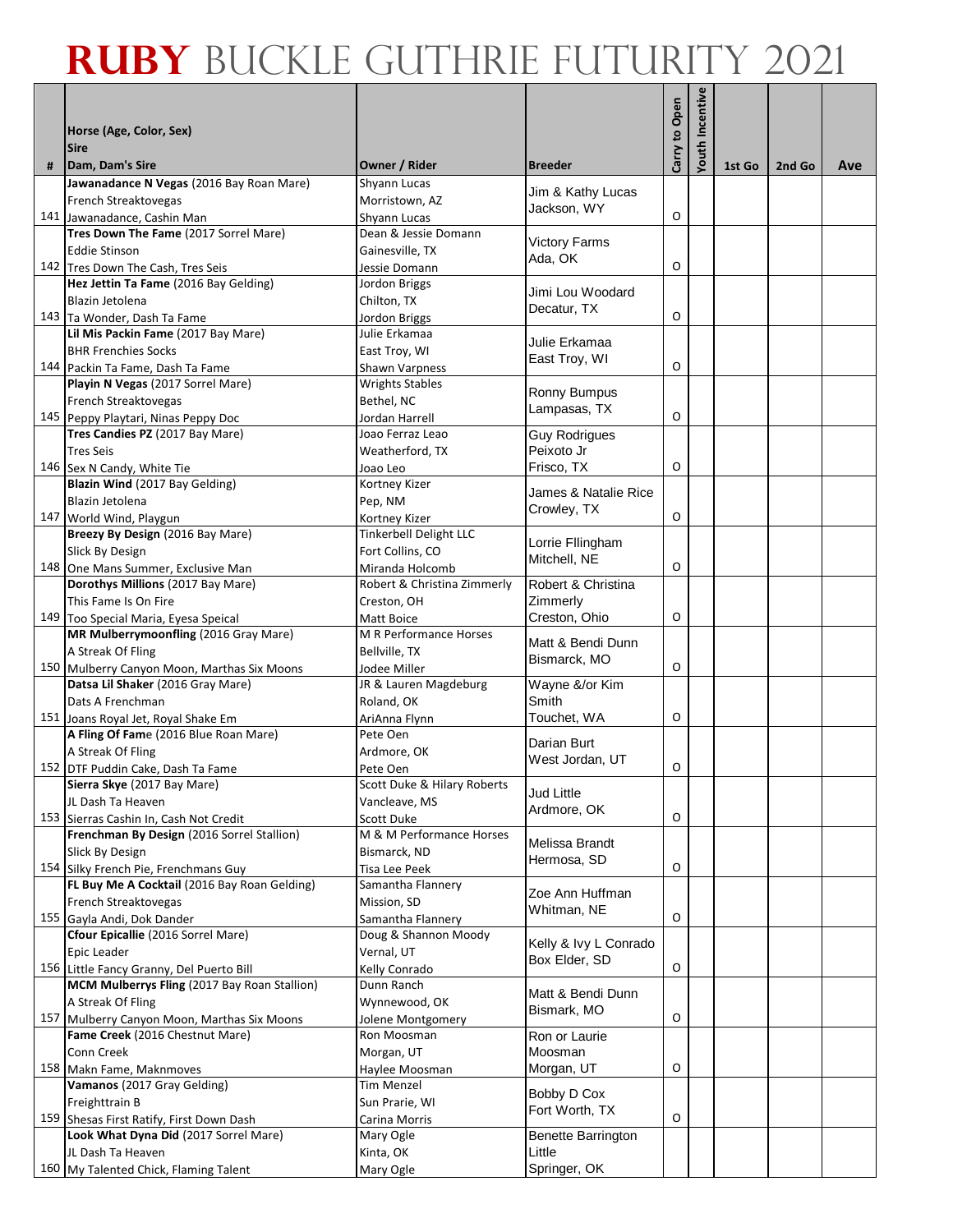|   |                                                                   |                                           |                              | Carry to Open | Youth Incentive |        |        |     |
|---|-------------------------------------------------------------------|-------------------------------------------|------------------------------|---------------|-----------------|--------|--------|-----|
|   | Horse (Age, Color, Sex)                                           |                                           |                              |               |                 |        |        |     |
| # | <b>Sire</b><br>Dam, Dam's Sire                                    | Owner / Rider                             | <b>Breeder</b>               |               |                 | 1st Go | 2nd Go | Ave |
|   | A Smooth Starbert (2017 Palomino Mare)                            | Marlena Williams                          | Greg & Marlena               |               |                 |        |        |     |
|   | A Smooth Guy                                                      | Morrilton, AR                             | Williams                     |               |                 |        |        |     |
|   | 161 Baileys Snow Flake, Starbert Champ Kelly                      | Marlena Williams                          | Morrilton, AR                | O             |                 |        |        |     |
|   | First Ladys Fling (2017 Sorrel Mare)                              | Laura Kennedy                             | <b>Busby Quarterhorse</b>    |               |                 |        |        |     |
|   | A Streak Of Fling                                                 | Quitman, AR                               | <b>LLC</b>                   |               |                 |        |        |     |
|   | 162 GL Famous First Lady, Dash Ta Fame                            | Laura Kennedy                             | Millsap, TX                  | O             |                 |        |        |     |
|   | Better By Design (2017 Bay Mare)                                  | James Coffelt                             | James & Juanita              |               |                 |        |        |     |
|   | Slick By Design<br>163 PC Smart Little Lena, PC Smart Cat         | Ponce De Leon, MO                         | Coffelt<br>Ponce De Leon, MO | O             |                 |        |        |     |
|   | Fames Dashtovegas (2017 Chestnut Mare)                            | Makayla Coffelt<br>Kylie Brueggeman       |                              |               |                 |        |        |     |
|   | French Streaktovegas                                              | Sikeston, MO                              | <b>Steve Minnick</b>         |               |                 |        |        |     |
|   | 164 Stylus Intent, Stylus                                         | Kylie Brueggeman                          | Mexico, MO                   | O             |                 |        |        |     |
|   | Epic Ringleader (2017 Chestnut Gelding)                           | Rebecca Weiner                            |                              |               |                 |        |        |     |
|   | Epic Leader                                                       | Ocala, FL                                 | <b>Garrett Greenwell</b>     |               |                 |        |        |     |
|   | 165 Quick Eye Ruthie, Bully Bullion                               | Rebecca Weiner                            | Alva, FL                     | O             |                 |        |        |     |
|   | Pressure Ta Streak (2016 Sorrel Gelding)                          | Sierra Melby                              | Shannon Renee                |               |                 |        |        |     |
|   | No Pressure On Me                                                 | Wilson, OK                                | Akerstrom                    |               |                 |        |        |     |
|   | 166 Streakin First Fame, A Streak Of Fling                        | Sierra Melby                              | Potter Valley, CA            | O             |                 |        |        |     |
|   | Return Of The Mac (2017 Gray Gelding)                             | FC Ranch                                  | <b>FC Ranch</b>              |               |                 |        |        |     |
|   | A Smooth Guy                                                      | Alex, OK                                  | Alex, OK                     |               |                 |        |        |     |
|   | 167 Mackilts, Dash Ta Fame                                        | Danyelle Campbell                         |                              | O             |                 |        |        |     |
|   | BS Born Ta Cash (2016 Grey Mare)                                  | DaCota Monk & Louis Saggoire              | <b>Kris Suard</b>            |               |                 |        |        |     |
|   | Born Ta Be Famous                                                 | Point, TX                                 | Thibodaux, LA                | O             |                 |        |        |     |
|   | 168 Sulley, Judge Cash<br>De Shady Five 80 (2017 Bay Mare)        | DaCota Monk<br>G & S Performance Horses   |                              |               |                 |        |        |     |
|   | <b>Bullseye Bullion</b>                                           | Stanley, NC                               | Holly Ann Wilson             |               |                 |        |        |     |
|   | 169 De Bing, Gol                                                  | Savannah Banner                           | Cache, OK                    | O             |                 |        |        |     |
|   | Famous Streakin Guy (2016 Bay Roan Gelding)                       | Kathryn Leonard                           |                              |               |                 |        |        |     |
|   | A Streak Of Fling                                                 | Lenox, IA                                 | Kathryn Leonard              |               |                 |        |        |     |
|   | 170 JW Miz Guyded, Frenchmans Guy                                 | Ashley Schafer                            | Lenox, IA                    | O             |                 |        |        |     |
|   | Imalive And Famous (2017 Palomino Gelding)                        | Lisa Rigney                               |                              |               |                 |        |        |     |
|   | Aint Seen Nothin Yet                                              | Winfield, TX                              | Lisa Rigney<br>Winfield, TX  |               |                 |        |        |     |
|   | 171 Lilbit of Docs Bug, Doc Bo One Five                           | Courtney Paul                             |                              | O             |                 | OUT    |        |     |
|   | Double Shot Of Stoli (2017 Sorrel Gelding)                        | Kassie Hohenstein                         | Gotreaux's Ponderosa         |               |                 |        |        |     |
|   | Stoli                                                             | Wynnewood, OK                             | <b>Farms LLC</b>             |               |                 |        |        |     |
|   | 172 Arosa O Toole, Jody O Toole                                   | Kassie Hohenstein                         | Maurice, LA                  | O             |                 |        |        |     |
|   | <b>Docs Epic Save</b> (2016 Gray Mare)                            | Carlee Otero                              | Megan/Bill/Susie             |               |                 |        |        |     |
|   | Epic Leader                                                       | Millsap, TX                               | Lewis<br>Filer, ID           | O             |                 |        |        |     |
|   | 173 Eazy Fame, Dash Ta Fame<br>The Love Jet (2017 Sorrel Gelding) | Carlee Otero<br>Jeff & Buffy Walchli      | <b>Busby Quarterhorse</b>    |               |                 |        |        |     |
|   | Blazin Jetolena                                                   | Aguila, AZ                                | <b>LLC</b>                   |               |                 |        |        |     |
|   | 174 GL Famous First Lady, Dash Ta Fame                            | <b>Buffy Walchli</b>                      | Millsap, TX                  | O             |                 |        |        |     |
|   | Buck L Bunny (2016 Black Gelding)                                 | Brett/Jana/Jada Haken                     |                              |               |                 |        |        |     |
|   | No Pressure On Me                                                 | Pawnee, OK                                | Martha Jean Reeves           |               |                 |        |        |     |
|   | 175 Ryonsfastbucklebunny, Fast Flying Ryon                        | Jada Brooke Haken                         | Weatherford, TX              | O             |                 |        |        |     |
|   | Handle The Pressure (2017 Sorrel Mare)                            | Brooke Hollenbaugh                        | Camron Fambro                |               |                 |        |        |     |
|   | No Pressure On Me                                                 | Hamilton, OH                              | Stephenville, TX             |               |                 |        |        |     |
|   | 176 Vaqueros Aztec, Drifts Vaquero                                | John Ressler                              |                              | O             |                 |        |        |     |
|   | Dashing Nonstop (2016 Sorrel Mare)                                | Setting Sun Ranch                         | Amanda Hardee                |               |                 |        |        |     |
|   | Dashin Dynamo                                                     | Nephi, UT                                 | Pollok, TX                   |               |                 |        |        |     |
|   | 177 Firen Nonstop, Firem Jet                                      | Hailey Humphrey                           |                              | O             |                 |        |        |     |
|   | SD Dash Ta Colonel (2016 Bay Roan Gelding)                        | Todd Graff                                | Steve Dymond                 |               |                 |        |        |     |
|   | A Dash Ta Streak<br>178 Spartans Bay Slider, Colonel Austin       | Ainsworth, NE                             | Adel, IA                     | O             |                 |        |        |     |
|   | Eddies Wonder Woman (2017 Sorrel Mare)                            | Hilary Van Gerpen<br>Ray & Ginger Johnson |                              |               |                 |        |        |     |
|   | <b>Eddie Stinson</b>                                              | Conway, AR                                | Ray & Ginger Johnson         |               |                 |        |        |     |
|   | 179 Smokes Scotch RRR, CMG Wonder Smoke                           | Emma Abbot                                | Conway, AR                   | O             |                 |        |        |     |
|   | FrenchmansFamousLady (2017 Palomino Mare)                         | Larry & Denice Bledsoe                    |                              |               |                 |        |        |     |
|   | JL Dash Ta Heaven                                                 | Homer, NE                                 | <b>Jud Little</b>            |               |                 |        |        |     |
|   | 180 Frenchmans Lana, Frenchmans Guy                               | Hallie Hanssen                            | Ardmore, OK                  | O             |                 |        |        |     |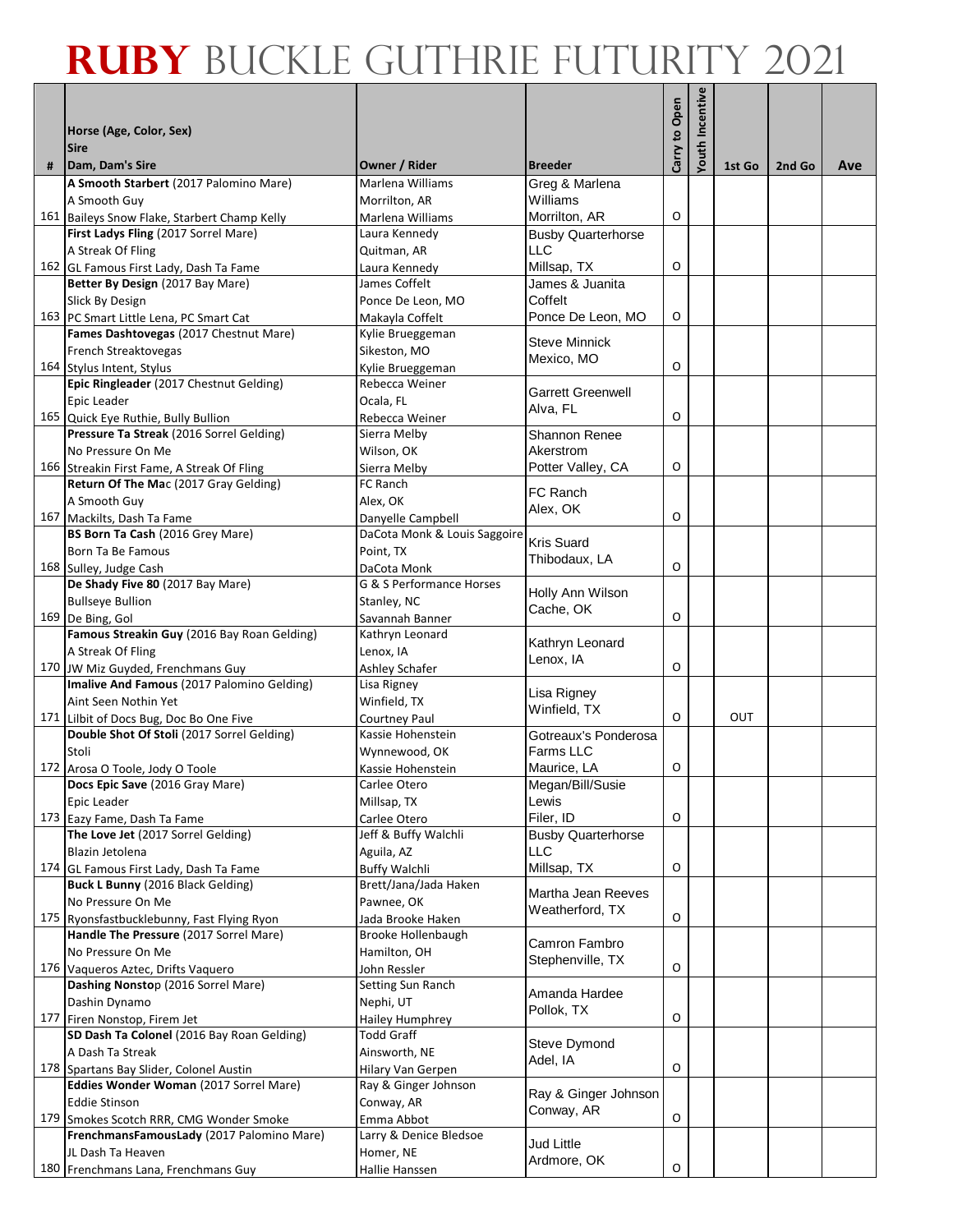|   |                                                                                       |                                      |                                                  |               | <b>/outh Incentive</b> |        |        |     |
|---|---------------------------------------------------------------------------------------|--------------------------------------|--------------------------------------------------|---------------|------------------------|--------|--------|-----|
|   | Horse (Age, Color, Sex)                                                               |                                      |                                                  | Carry to Open |                        |        |        |     |
|   | <b>Sire</b>                                                                           |                                      |                                                  |               |                        |        |        |     |
| # | Dam, Dam's Sire                                                                       | Owner / Rider                        | <b>Breeder</b>                                   |               |                        | 1st Go | 2nd Go | Ave |
|   | MTS Smoke N Design (2017 Black Stallion)                                              | Matthew C & Kelly McCauley           | Flying H                                         |               |                        |        |        |     |
|   | Slick By Design                                                                       | Holton, KS                           | Drumright, OK                                    |               |                        |        |        |     |
|   | 181 Katys Smoke N Sita, Smoke N Sparks                                                | Ceri Ward                            |                                                  | O             |                        |        |        |     |
|   | VF Bull Stinson (2017 Chestnut Gelding)<br><b>Eddie Stinson</b>                       | Cody Bauserman<br>Sallisaw, OK       | <b>Victory Farms</b>                             |               |                        |        |        |     |
|   | 182 Natural Lady Bullion, Bully Bullion                                               | Cody Bauserman                       | Ada, OK                                          | O             |                        |        |        |     |
|   | Special Kinda Fame (2017 Gray Gelding)                                                | <b>Brent &amp; Tammy Hickey</b>      |                                                  |               |                        |        |        |     |
|   | Ima Special Kindaguy                                                                  | Godley, TX                           | <b>Bill &amp; Debbie Myers</b><br>Saint Onge, SD |               |                        |        |        |     |
|   | 183 Disarray, Dash Ta Fame                                                            | Tasha Welsh                          |                                                  | $\mathsf O$   |                        |        |        |     |
|   | A Legendary Fling (2016 Bay Roan Gelding)                                             | Jody & Tracy Henderson               | Jody & Tracy                                     |               |                        |        |        |     |
|   | A Streak Of Fling<br>184 War Lena Kitty, War Lena Bars                                | Alvarado, TX                         | Henderson<br>Alvarado, TX                        | O             |                        |        |        |     |
|   | Pressures Off Lena (2017 Sorrel Mare)                                                 | Kelsey Treharne<br>Danielle Stubstad |                                                  |               |                        |        |        |     |
|   | No Pressure On Me                                                                     | Ocala, FL                            | Danielle Stubstad                                |               |                        |        |        |     |
|   | 185 DSR Spirit Olena, Gay Bar Dynamo                                                  | Jenna Dominick                       | Ocala, FL                                        | O             |                        |        |        |     |
|   | RR Lead Me On (2017 Gray Mare)                                                        | Robin Weaver                         | Robin Weaver                                     |               |                        |        |        |     |
|   | Epic Leader                                                                           | Mahaffey, PA                         | Mahaffey, PA                                     |               |                        |        |        |     |
|   | 186 KN Fabs Mist Of Fame, Frenchmans Fabulous                                         | Kassie Mowry                         |                                                  | O             |                        |        |        |     |
|   | First Nonstop French (2017 Palomino Gelding)<br>First Down French                     | Wendy Reed<br>Roopville, GA          | <b>Wendy Reed</b>                                |               |                        |        |        |     |
|   | 187 Kid Me Nonstop, Kids Lineage                                                      | Wendy Reed                           | Roopville, GA                                    | O             |                        |        |        |     |
|   | Transcending Ta Fame (2017 Sorrel Gelding)                                            | Julie Erkamaa                        |                                                  |               |                        |        |        |     |
|   | <b>BHR Frenchies Socks</b>                                                            | East Troy, WI                        | Julie Erkamaa<br>East Troy, WI                   |               |                        |        |        |     |
|   | 188 Packin Ta Fame, Dash Ta Fame                                                      | <b>Shawn Varpness</b>                |                                                  | O             |                        |        |        |     |
|   | JS Its Goodbye Time (2017 Brown Gelding)                                              | Janet Staton                         | Gregg or Shana                                   |               |                        |        |        |     |
|   | The Goodbye Lane                                                                      | Bastrop, TX                          | Gibson                                           | O             |                        |        |        |     |
|   | 189 Shez Brimm, Brimmerton<br>Buy Jordina (2017 Brown Mare)                           | Janet Staton<br>Jordan Harrell       | Ogden, UT                                        |               |                        |        |        |     |
|   | Fast Prize Jordan                                                                     | Hazelhurst, GA                       | Elsa Mendoza                                     |               |                        |        |        |     |
|   | 190 Buy Who, Eyesa Speical                                                            | Jordan Harrell                       | Luling, TX                                       | O             |                        |        |        |     |
|   | Bardells Vegas Guy (2017 Gray Stallion)                                               | Beth Laine                           | <b>Beth Laine</b>                                |               |                        |        |        |     |
|   | French Streaktovegas                                                                  | Las Vegas, NV                        | Las Vegas, NV                                    |               |                        |        |        |     |
|   | 191 Bardells Jubilee, Gray Bardell<br>One Epic Lady (2017 Gray Mare)                  | Taylor Hildreth                      |                                                  | O             |                        |        |        |     |
|   | Epic Leader                                                                           | Odilon Diniz Neto<br>Brazil          | Kassie Mowry                                     |               |                        |        |        |     |
|   | 192 CP Eyestheone, Dash Ta Fame                                                       | Lacey Harmon                         | Dublin, TX                                       | O             |                        |        |        |     |
|   | Cadillac N (2016 Sorrel Gelding)                                                      | Kortney Kizer                        | <b>Busby Quarterhorse</b>                        |               |                        |        |        |     |
|   | Blazin Jetolena                                                                       | Pep, NM                              | <b>LLC</b>                                       |               |                        |        |        |     |
|   | 193 Cadillacs N Karats, Whose Dat Bunny                                               | Kortney Kizer                        | Millsap, TX                                      | O             |                        |        |        |     |
|   | Jess Send It (2016 Bay Mare)                                                          | Keith Nellesen                       | <b>Turner Farms</b>                              |               |                        |        |        |     |
|   | Corona Cartel<br>194 Jess Send Me, Feature Mr Jess                                    | Mapleton, UT<br>Kaycee Crockett      | Blanco, TX                                       | O             |                        |        |        |     |
|   | Short Man Streakin (2016 Bay Roan Stallion)                                           | Danielle Collier                     |                                                  |               |                        |        |        |     |
|   | A Streak Of Fling                                                                     | Hempstead, TX                        | <b>Kelly Gorrell</b><br>Beach, ND                |               |                        |        |        |     |
|   | 195 Short Penny, Dash Ta Fame                                                         | Jodee Miller                         |                                                  | O             |                        |        |        |     |
|   | Cartels Lil Secret (2017 Bay Stallion)                                                | Scamper Cole                         | Clara Lucille Webb                               |               |                        |        |        |     |
|   | Coronado Cartel                                                                       | Granbury, TX                         | Diamond, MO                                      |               |                        |        |        |     |
|   | 196 Gallant Lil Sister, No Secrets Here<br>Streakintothe Fiesta (2017 Sorrel Gelding) | James Barnes<br>Jennifer McGraw      |                                                  |               |                        |        |        |     |
|   | Fiestas Gotta Gun                                                                     | Ocala, FL                            | Jennifer McGraw                                  |               |                        |        |        |     |
|   | 197 Steakin Fantasie, Okey Dokey Fantasy                                              | Rylee Elliot-Howell                  | Ocala, FL                                        | $\mathsf O$   |                        |        |        |     |
|   | Makin Ya Shake It (2017 Sorrel Stallion)                                              | Jolene Montgomery                    | Jeff & Leslie Makovy                             |               |                        |        |        |     |
|   | <b>Makin Ya Famous</b>                                                                | Purdon, TX                           | Corsicana, TX                                    |               |                        |        |        |     |
|   | 198 Call Mea Alibi, Call Me Together                                                  | Jolene Montgomery                    |                                                  | O             |                        |        |        |     |
|   | Chicks Love Guns (2017 Gray Mare)<br>PG Dryfire                                       | Nicole Busque<br>Zebulon, NC         | <b>Chelsea Curtis</b>                            |               |                        |        |        |     |
|   | 199 A Princessofthemoon, Chicks Beduino                                               | Miranda Holcomb                      | Gardena, CA                                      | O             |                        |        |        |     |
|   | Money Beea Blazin (2016 Sorrel Mare)                                                  | Karl Yurko DVM                       |                                                  |               |                        |        |        |     |
|   | Blazin Jetolena                                                                       | Wheeling, WV                         | Karl Yurko DVM                                   |               |                        |        |        |     |
|   | 200 Beea Stash Of Money, The Money Doctor                                             | Ryann Pedone                         | Wheeling, WV                                     | O             |                        |        |        |     |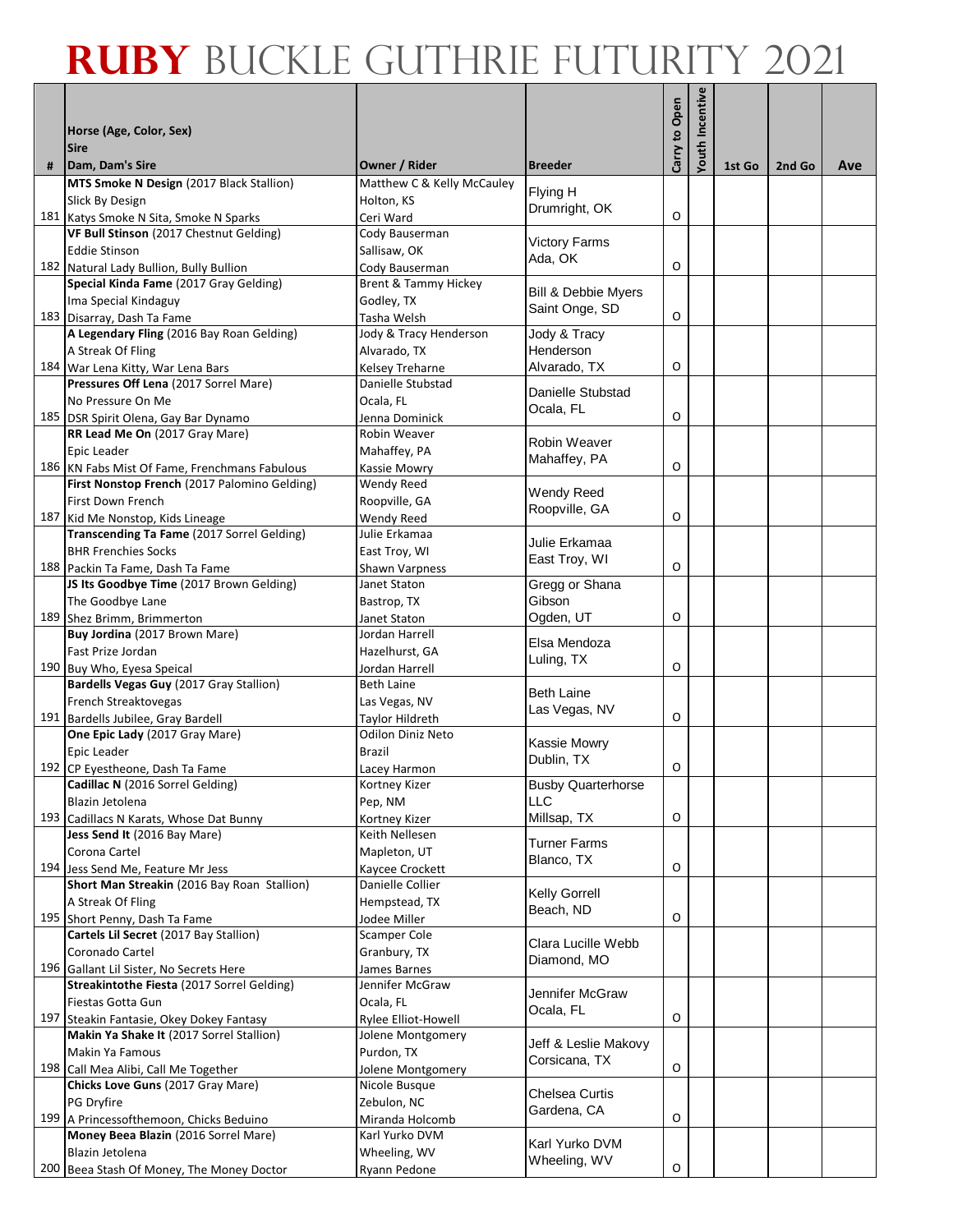|   |                                                                               |                                                  |                               | Carry to Open | Youth Incentive |        |        |     |
|---|-------------------------------------------------------------------------------|--------------------------------------------------|-------------------------------|---------------|-----------------|--------|--------|-----|
|   | Horse (Age, Color, Sex)<br><b>Sire</b>                                        |                                                  |                               |               |                 |        |        |     |
| # | Dam, Dam's Sire                                                               | Owner / Rider                                    | <b>Breeder</b>                |               |                 | 1st Go | 2nd Go | Ave |
|   | Datil Daisy (2017 Sorrel Mare)                                                | Pete Oen                                         |                               |               |                 |        |        |     |
|   | A Streak Of Fling                                                             | Ardmore, OK                                      | Dick Wellborn<br>Datil, NM    |               |                 |        |        |     |
|   | 201 DW Road Ta Fame, Smashing N Dashing                                       | Pete Oen                                         |                               | O             |                 |        |        |     |
|   | Nowata Sign (2016 Bay Mare)                                                   | Reanna O'Bar                                     | Darling Farms                 |               |                 |        |        |     |
|   | Freighttrain B<br>202 Saratoga Song, First Down Dash                          | Fountain, CO                                     | Lamont, OK                    | O             |                 |        |        |     |
|   | FL Epic Sized Gem (2016 Sorrel Mare)                                          | Kelly Conrado<br>Samantha Flannery               |                               |               |                 |        |        |     |
|   | Epic Leader                                                                   | Mission, SD                                      | Samantha Flannery             |               |                 |        |        |     |
|   | 203 Miss Geminy Oak, Docs Oak                                                 | Samantha Flannery                                | Mission, SD                   | O             |                 |        |        |     |
|   | Miss Zana (2016 Sorrel Mare)                                                  | Jon & Tisa Peek                                  | <b>Victory Farms</b>          |               |                 |        |        |     |
|   | <b>Eddie Stinson</b>                                                          | Bismarck, ND                                     | Ada, OK                       |               |                 |        |        |     |
|   | 204 KS Hoszana, Big As I Am                                                   | Tisa Lee Peek                                    |                               | O             |                 |        |        |     |
|   | Justa Dash Of Eddie (2017 Gray Mare)                                          | Kelly Mancinelli (Lear)                          | <b>Bear Creek Quarter</b>     |               |                 |        |        |     |
|   | <b>Eddie Stinson</b>                                                          | Cleburne, TX                                     | Horses                        | O             |                 |        |        |     |
|   | 205 First To Perk, Dash For Perks<br>Tres French Kiss (2017 Buckskin Mare)    | Kelly Mancinelli<br><b>Shelly Shields</b>        | Bienville, LA                 |               |                 |        |        |     |
|   | <b>Tres Fortunes</b>                                                          | Burneyville, OK                                  | <b>Winning Quarters LLC</b>   |               |                 |        |        |     |
|   | 206 JHB Gold Jet, Frenchmans Gold Guy                                         | <b>Shelly Shields</b>                            | Cochrane, Alberta             | O             |                 |        |        |     |
|   | KN Mamas First Fling (2017 Palomino Gelding)                                  | Ashley Schoppa                                   |                               |               |                 |        |        |     |
|   | A Streak Of Fling                                                             | Magnolia, TX                                     | Kimi Nichols<br>Brownwood, TX |               |                 |        |        |     |
|   | 207 KN My Mamas Famous 2, Firewater Ta Fame                                   | Ashley Schoppa                                   |                               | O             |                 |        |        |     |
|   | French Stinson (2017 Sorrel Gelding)                                          | Scamper Cole                                     | <b>Molly Powell</b>           |               |                 |        |        |     |
|   | <b>Eddie Stinson</b>                                                          | Granbury, TX                                     | Stephenville, TX              |               |                 |        |        |     |
|   | 208 Disco Bling, Frenchmans Guy<br>KVS Firewaternheaven (2017 Sorrel Gelding) | Scamper Cole<br>Kurt Vonn Stone                  |                               |               |                 |        |        |     |
|   | JL Dash Ta Heaven                                                             | Lebanon, TN                                      | Kurt Vonn Stone               |               |                 |        |        |     |
|   | 209 Jessie Firewater, Fire Water Flit                                         | Sierra Waldrep                                   | Lebanon, TN                   | O             |                 |        |        |     |
|   | No Coolin This Jet (2016 Sorrel Gelding)                                      | Ivy Hurst                                        | <b>Busby Quarterhorse</b>     |               |                 |        |        |     |
|   | Blazin Jetolena                                                               | Springer, OK                                     | <b>LLC</b>                    |               |                 |        |        |     |
|   | 210 Little Bit Superior, Dash Ta Fame                                         | Danyelle Campbell                                | Millsap, TX                   | O             |                 |        |        |     |
|   | DM High Roller (2017 Palomino Stallion)                                       | LaTricia Mundorf                                 | Jo & Latricia Duke            |               |                 |        |        |     |
|   | French Streaktovegas                                                          | Three Rivers, TX                                 | Three Rivers, TX              |               |                 |        |        |     |
|   | 211 Happy To Run Em, Firewaterontherocks                                      | Sequin Brewer                                    |                               | O             |                 |        |        |     |
|   | Famous Cash Can (2017 Blue Roan Mare)<br>Freckles Ta Fame                     | Joe & Carla Spitz<br>Lamar, CO                   | Joe & Carla Spitz             |               |                 |        |        |     |
|   | 212 KR Last Fling, A Streak Of Fling                                          | <b>Ashley Schafer</b>                            | Lamar, CO                     | O             |                 |        |        |     |
|   | PM Shy Streakin Edna (2017 Sorrel Mare)                                       | Adrian Bolin                                     |                               |               |                 |        |        |     |
|   | <b>Eddie Stinson</b>                                                          | Sallisaw, OK                                     | Paula M Russell               |               |                 |        |        |     |
|   | 213 Bashful Bombshell, Letta Hank Do It                                       | Adrian Bolin                                     | Howe, OK                      |               |                 |        |        |     |
|   | Coronados Barbie (2017 Chestnut Mare)                                         | Rodney Serpa                                     | Leslie Bailey                 |               |                 |        |        |     |
|   | Coronado Cartel                                                               | Corpus Christi, TX                               | Pauls Valley, OK              |               |                 |        |        |     |
|   | 214 French Bar Belle, Frenchmans Guy                                          | Amanda Lovorn                                    |                               | O             |                 |        |        |     |
|   | VF Chocolate Liquor (2016 Palomino Mare)<br>Born Ta Be Famous                 | Del Farms, LLC<br>Bush, LA                       | <b>Victory Farms</b>          |               |                 |        |        |     |
|   | 215 Licorice Leotard, Coup DE Kas                                             | Chris Martin                                     | Ada, OK                       | O             |                 |        |        |     |
|   | Hebe Dashn Ta Heaven (2016 Bay Gelding)                                       | Carlee Otero                                     |                               |               |                 |        |        |     |
|   | JL Dash Ta Heaven                                                             | Millsap, TX                                      | <b>Jud Little</b>             |               |                 |        |        |     |
|   | 216 Shebe Firin For Cash, Cash Not Credit                                     | Carlee Otero                                     | Ardmore, OK                   | O             |                 |        |        |     |
|   | Rock Roll N Dash (2017 Chestnut Mare)                                         | <b>Headwater Farms</b>                           | Robyn Herring                 |               |                 |        |        |     |
|   | The Red Dasher                                                                | Zellwood, FL                                     | Huntington, TX                |               |                 |        |        |     |
|   | 217 Letta Girl Roll, Letta Hank Do It                                         | <b>Boo Flournoy</b><br>Ryan & Alicia Kirkpatrick |                               | $\mathsf O$   |                 |        |        |     |
|   | Dynamites Last Fling (2017 Bay Roan Mare)<br>A Streak Of Fling                | Blackwell, OK                                    | Lisa O'Rourke-Fulton          |               |                 |        |        |     |
|   | 218 Dynamites Last Chex, Doc O Dynamite                                       | Alicia Kirkpatrick                               | Valentine, NE                 | $\mathsf O$   |                 |        |        |     |
|   | A Dash Ta Winn (2017 Bay Roan Mare)                                           | Kylie Sisam                                      |                               |               |                 |        |        |     |
|   | A Dash Ta Streak                                                              | Spanish Fork, UT                                 | Lisa O'Rourke Fulton          |               |                 |        |        |     |
|   | 219 Winnsboro, Merridoc                                                       | Kylie Sisam                                      | Valentine, NE                 | O             |                 | OUT    |        |     |
|   | Streakersalwaysfirst (2017 Bay Roan Gelding)                                  | Dena Kirkpatrick                                 | Lisa O'Rourke Fulton          |               |                 |        |        |     |
|   | A Streak Of Fling                                                             | Post, TX                                         | Valentine, NE                 |               |                 |        |        |     |
|   | 220 Kates Always First, First Down Dash                                       | Dena Kirkpatrick                                 |                               | $\mathsf O$   |                 |        |        |     |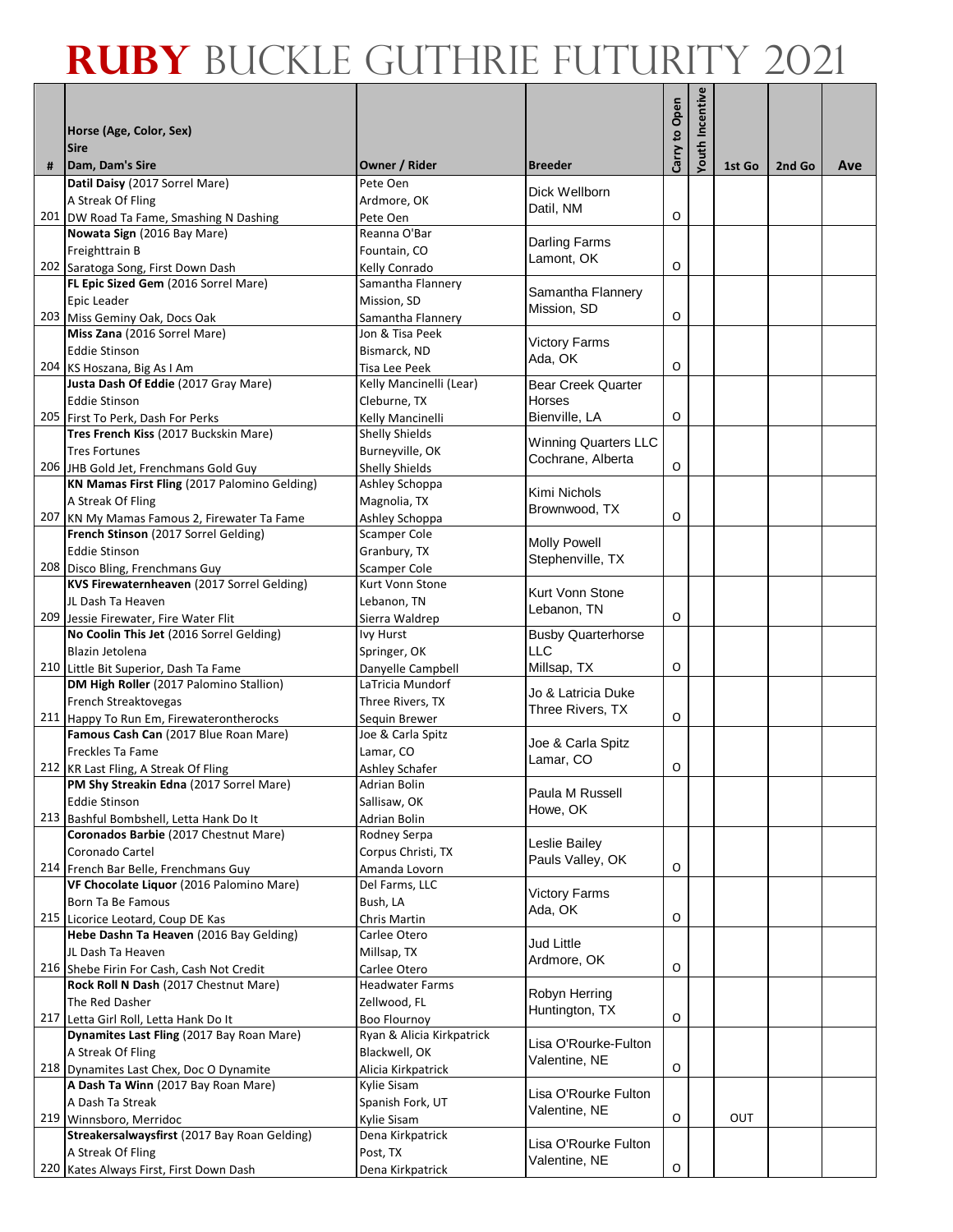|   |                                                                                    |                                             |                                |               | Youth Incentive |        |        |     |
|---|------------------------------------------------------------------------------------|---------------------------------------------|--------------------------------|---------------|-----------------|--------|--------|-----|
|   | Horse (Age, Color, Sex)                                                            |                                             |                                | Carry to Open |                 |        |        |     |
|   | <b>Sire</b>                                                                        |                                             |                                |               |                 |        |        |     |
| # | Dam, Dam's Sire                                                                    | Owner / Rider                               | <b>Breeder</b>                 |               |                 | 1st Go | 2nd Go | Ave |
|   | Aintgotnothinonme (2016 Bay Mare)<br>Aint Seen Nothin Yet                          | Chelsea Erskine                             | Chelsea Erskine                |               |                 |        |        |     |
|   | 221 Lil Bit Illegal, Illegal Runaway                                               | Battle Creek, MI<br>Kelsey Treharne         | Battle Creek, MI               | O             |                 |        |        |     |
|   | Ms French Wallawalla (2017 Chestnut Mare)                                          | All-In Barrel Horses LLC                    |                                |               |                 |        |        |     |
|   | The Kandyman                                                                       | Crooks, SD                                  | Tom & Barb Westover            |               |                 |        |        |     |
|   | 222 French Streakin Izzy, A Streak Of Fling                                        | Hallie Hanssen                              | Egan, SD                       | O             |                 |        |        |     |
|   | Caseys Cowboy (2016 Sorrel Stallion)                                               | Hali Bohmbach                               | <b>Bill &amp; Debbie Myers</b> |               |                 |        |        |     |
|   | Cowboys Cartel                                                                     | Charlson, ND                                | Saint Onge, SD                 |               |                 |        |        |     |
|   | 223 Caseys Starlight, Rio Starlight                                                | Hilary Van Gerpen                           |                                | O             |                 |        |        |     |
|   | Whatever He Wants (2016 Bay Gelding)<br>Corona Cartel                              | Reliance Ranches, LLC<br>Guthrie, OK        | Reliance Ranches LLC           |               |                 |        |        |     |
|   | 224 Lotta Love For Robyn, First Down Dash                                          | Laura Mote                                  | Guthrie, OK                    | O             |                 | OUT    |        |     |
|   | KP Fling A Guy (2016 Bay Gelding)                                                  | Russell & Cassie Green                      |                                |               |                 |        |        |     |
|   | A Streak Of Fling                                                                  | Amarillo, TX                                | Keri Paulson<br>Fairfax, SD    |               |                 |        |        |     |
|   | 225 Frenchmans Cadeaulac, Frenchmans Guy                                           | Cassie Green                                |                                | O             |                 |        |        |     |
|   | Kentucky Star Fling (2016 Chestnut Mare)                                           | Brad & Jenna Shirey                         | Sammy Crooks                   |               |                 |        |        |     |
|   | A Streak Of Fling                                                                  | Logan, OH                                   | Arlington, KY                  |               |                 |        |        |     |
|   | 226 When Stars Streak, Miracle Steak<br>Miss Nickity Slick (2016 Bay Mare)         | <b>Troy Crumrine</b><br>Kristen Yunker Mars |                                | O             |                 |        |        |     |
|   | Slick By Design                                                                    | Frankfort, IL                               | Kristen Yunker Mars            |               |                 |        |        |     |
|   | 227 Rock on Nicky, Dr Red Rock                                                     | Kristen Yunker Mars                         | Frankfort, IL                  | O             |                 |        |        |     |
|   | Smoothmove Ta Heaven (2016 Sorrel Mare)                                            | Clay & Roxie Tew                            |                                |               |                 |        |        |     |
|   | JL Dash Ta Heaven                                                                  | Lipan, TX                                   | Jud Little<br>Ardmore, OK      |               |                 |        |        |     |
|   | 228 Smooth My Credit, Cash Not Credit                                              | Jimmie Smith                                |                                | O             |                 |        |        |     |
|   | Cowboyz Gunsmoke (2017 Buckskin Gelding)                                           | Eylsia Huber                                | <b>Bill &amp; Debbie Myers</b> |               |                 |        |        |     |
|   | Cowboys Cartel                                                                     | Glendive, MT                                | Saint Onge, SD                 | O             |                 |        |        |     |
|   | 229 Shez The One Guys, Frenchmans Guy<br>Guyz Girlz Have Fame (2016 Palomino Mare) | Tasha Welsh<br><b>Wendy Platts</b>          |                                |               |                 |        |        |     |
|   | <b>Frenchmans Guy</b>                                                              | Scottsdale, AZ                              | Sorlie Theresa Walter          |               |                 |        |        |     |
|   | 230 Fames Licorice Kiss, Dash Ta Fame                                              | <b>Rylea Platts</b>                         | Billings, MT                   | O             |                 |        |        |     |
|   | MJ Barbwire Lane (2016 Gray Mare)                                                  | Mark or Linda Jarvis                        | Mark & Linda Jarvis            |               |                 |        |        |     |
|   | The Goodbye Lane                                                                   | Spanish Fork, UT                            | Spanish Fork, UT               |               |                 |        |        |     |
|   | 231 Winkens Express, Winken On Ya                                                  | Marcie Wilson                               |                                | O             |                 |        |        |     |
|   | Bola De Fuego* (2016 Bay Stallion)<br>Fire Water Flit                              | Danielle Stubstad                           | Christine & Debra<br>Langlois  |               |                 |        |        |     |
|   | 232 Beam Me Up Kelly, First Down Kelly                                             | Ocala, FL<br>Jenna Dominick                 | Watsonville, CA                | O             |                 |        |        |     |
|   | Nokoni Lady (2017 Buckskin Mare)                                                   | LC Wright Land & Cattle Co                  |                                |               |                 |        |        |     |
|   | Jesses Topaz                                                                       | Bastrop, TX                                 | <b>Burnett Ranches LLC</b>     |               |                 |        |        |     |
|   | 233 High Brow Six, High Brow Cat                                                   | Janet Staton                                | Fort Worth, TX                 |               |                 |        |        |     |
|   | Sand In My Socks (2017 Sorrel Mare)                                                | Isabella Quarter Horses SM                  | <b>Isabella Quarter</b>        |               |                 |        |        |     |
|   | <b>BHR Frenchies Socks</b>                                                         | LLC; Refugio, TX                            | Horses SM LLC                  |               |                 |        |        |     |
|   | 234 JC Pick Six, Tres Seis<br>Bar B Fame N Whiskey (2016 Sorrel Gelding)           | Kassie Mowry<br>Linda Jett Mosley           | Refugio, TX<br>Don or Beverly  | O             |                 |        |        |     |
|   | Frenchmans Guy                                                                     | Vidalia, GA                                 | <b>Burdette</b>                |               |                 |        |        |     |
|   | 235 Miss Mitos Whiskey, Dash Ta Fame                                               | Linda Jett Mosley                           | Lufkin, TX                     | O             |                 |        |        |     |
|   | Star N Blazin Fame (2017 Sorrel Mare)                                              | Dave & Lori Zabel                           | Jeff & Teresa Deason           |               |                 |        |        |     |
|   | Blazin Jetolena                                                                    | Horace, ND                                  | Cresson, TX                    |               |                 |        |        |     |
|   | 236 Noshameinmyfame, Dash Ta Fame                                                  | Molli Montgomery                            |                                | $\mathsf O$   |                 |        |        |     |
|   | Lovin Vegas (2017 Buckskin Gelding)                                                | Ben Shelton                                 | Ronny Bumpus                   |               |                 |        |        |     |
|   | French Streaktovegas<br>237 Pals Easy Lovin, Pal O Mine Peppy                      | Macclesfield, NC<br>Jordan Harrell          | Lampasas, TX                   | $\mathsf O$   |                 |        |        |     |
|   | Separatefromothers (2016 Sorrel Gelding)                                           | Keith Nellesen                              | McColee Land &                 |               |                 |        |        |     |
|   | Corona Cartel                                                                      | Mapleton, UT                                | Livestock                      |               |                 |        |        |     |
|   | 238 Seperate Fire, Walk Thru Fire                                                  | Kaycee Crockett                             | Mapleton, UT                   | O             |                 |        |        |     |
|   | Fireball Fling (2017 Bay Roan Gelding)                                             | Kathy Donegan                               | Kathy Donegan                  |               |                 |        |        |     |
|   | A Streak Of Fling                                                                  | Bluff Dale, TX                              | Bluff Dale, TX                 |               |                 |        |        |     |
|   | 239 Miss Firewater Ryon, Fire Water Flit<br>Escalating (2017 Bay Mare)             | Lacey Harmon<br>Jodie Neudorf               |                                | O             |                 |        |        |     |
|   | <b>Tres Seis</b>                                                                   | Grand Prairie, AB                           | Jose Antonio Flores            |               |                 |        |        |     |
|   | 240 Kickin Escalation, Check Him Out                                               | <b>Taylor Hildreth</b>                      | Pasadena, CA                   | O             |                 |        |        |     |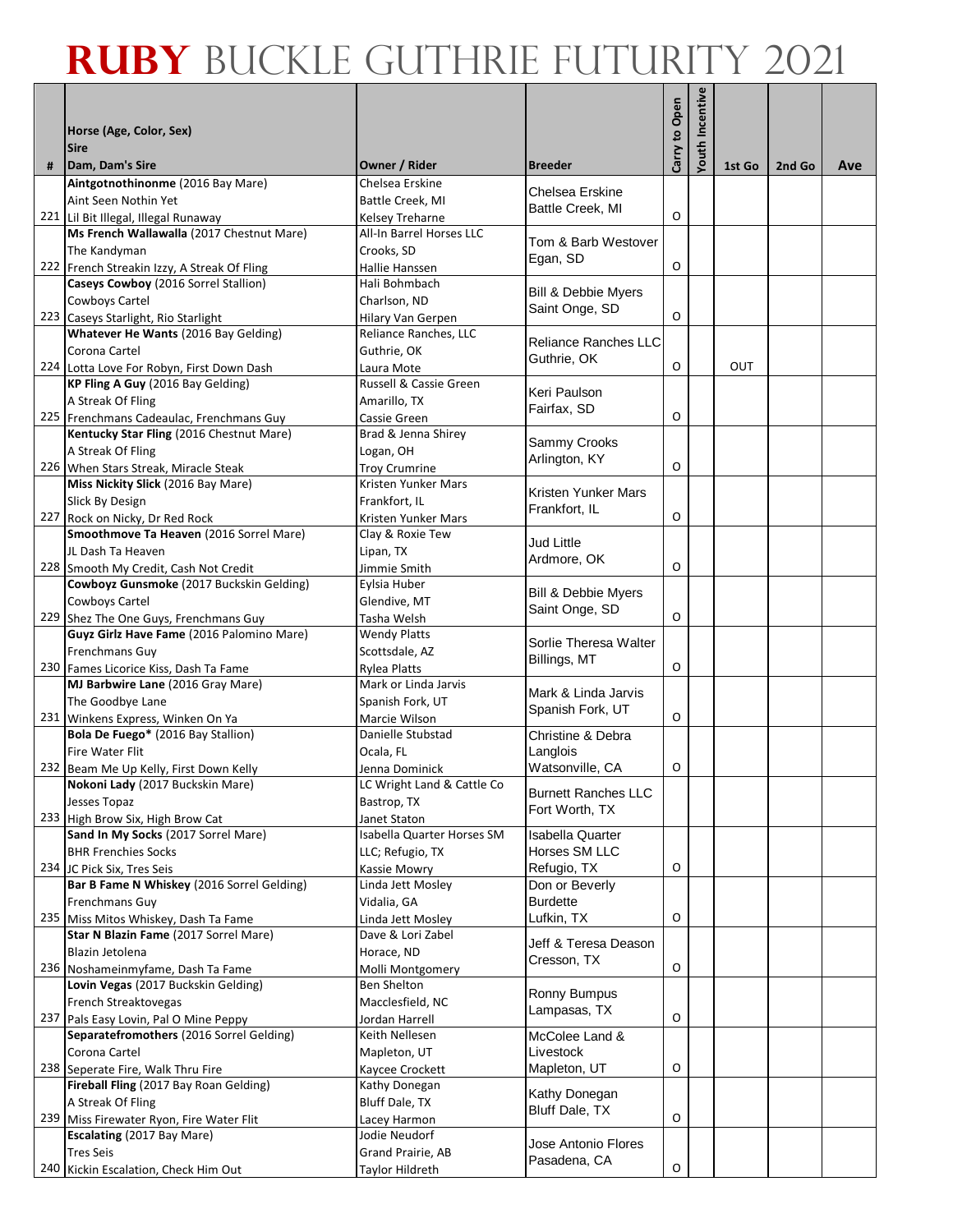|   |                                                                            |                                      |                                       |               | Youth Incentive |        |        |     |
|---|----------------------------------------------------------------------------|--------------------------------------|---------------------------------------|---------------|-----------------|--------|--------|-----|
|   | Horse (Age, Color, Sex)                                                    |                                      |                                       | Carry to Open |                 |        |        |     |
|   | <b>Sire</b>                                                                |                                      |                                       |               |                 |        |        |     |
| # | Dam, Dam's Sire                                                            | Owner / Rider                        | <b>Breeder</b>                        |               |                 | 1st Go | 2nd Go | Ave |
|   | Nonstop French Socks (2016 Sorrel Mare)                                    | <b>Wendy Reed</b>                    | <b>Wendy Reed</b>                     |               |                 |        |        |     |
|   | <b>BHR Frenchies Socks</b><br>241 Kid Me Nonstop, Kids Lineage             | Roopville, GA<br>Wendy Reed          | Roopville, GA                         | O             |                 |        |        |     |
|   | Foxy Fiona (2016 Bay Mare)                                                 | Traci MacDonald                      |                                       |               |                 |        |        |     |
|   | Shawne Bug Leo                                                             | Erskine, Alberta                     | Traci MacDonald<br>Erskine, Alberta   |               |                 |        |        |     |
|   | 242 Foxy Crime, Crimewave                                                  | Traci MacDonald                      |                                       | O             |                 |        |        |     |
|   | A Streak Ta The Moon (2016 Bay Roan Mare)                                  | Dr Steve Hurlbert                    | Dr Steve Hurlbert                     |               |                 |        |        |     |
|   | A Streak Of Fling                                                          | Weatherford, TX                      | Weatherford, TX                       |               |                 |        |        |     |
|   | 243 Dash Ta Suz, Dash Ta Fame                                              | Cheyenne Wimberley                   |                                       | O             |                 |        |        |     |
|   | VF Louis Vuitton (2017 Sorrel Gelding)<br><b>Eddie Stinson</b>             | Scamper Cole                         | <b>Victory Farms</b>                  |               |                 |        |        |     |
|   | 244 Corona Couture, Corona Cartel                                          | Granbury, TX<br>James Barnes         | Ada, OK                               | O             |                 |        |        |     |
|   | Dollys StreakNBadger* (2016 Blue Roan Stallion)                            | Kyle Leleux                          |                                       |               |                 |        |        |     |
|   | A Streak Of Fling                                                          | Kirbyville, TX                       | Thomas Harr                           |               |                 |        |        |     |
|   | 245 TR Dashing Badger, Mr Illuminator                                      | Kyle Leleux                          | Harrold, SD                           | O             |                 |        |        |     |
|   | VF Coup De Grace (2017 Bay Mare)                                           | Jennifer McGraw                      | <b>Victory Farms</b>                  |               |                 |        |        |     |
|   | <b>Eddie Stinson</b>                                                       | Ocala, FL                            | Ada, OK                               |               |                 |        |        |     |
|   | 246 VF Coup De Ville, Burrs First Down                                     | Rylee Elliot-Howell                  |                                       | O             |                 |        |        |     |
|   | Winnin Socks (2016 Bay Mare)<br><b>BHR Frenchies Socks</b>                 | Michele Allison<br>Wellborn, FL      | Michele Allison                       |               |                 |        |        |     |
|   | 247 Bookin To Win, Driftinwinner                                           | Michele Allison                      | Wellborn, FL                          | O             |                 |        |        |     |
|   | Ruby Rubacuori (2017 Red Roan Mare)                                        | Jody & Tracy Henderson               | Jody & Tracy                          |               |                 |        |        |     |
|   | A Dash Ta Streak                                                           | Alvarado, TX                         | Henderson                             |               |                 |        |        |     |
|   | 248 War Lena Kitty, War Lena Bars                                          | Ryann Pedone                         | Alvarado, TX                          | O             |                 |        |        |     |
|   | French Streakn Jessi (2016 Blue Roan Mare)                                 | Levi & Cabrina Vickers               | Hallie Hanssen                        |               |                 |        |        |     |
|   | French Streakin Jess                                                       | Flagstaff, AZ                        | Hermosa, SD                           |               |                 |        |        |     |
|   | 249 Hot Shakes, Royal Shake Em                                             | Cabrina Vickers                      |                                       | O             |                 |        |        |     |
|   | Heza Swift Spyder (2016 Sorrel Gelding)<br>The Goodbye Lane                | Brad or Karly Knight                 | Clay Peck                             |               |                 |        |        |     |
|   | 250 Coops Glory, BF Heza Hot Shot                                          | Roosevelt, UT<br><b>Stacy Glause</b> | Lehi, UT                              | O             |                 |        |        |     |
|   | Smooth Painted Wagon (2016 Bay Mare)                                       | <b>Heather Colletti</b>              |                                       |               |                 |        |        |     |
|   | A Smooth Guy                                                               | Peyton, CO                           | <b>Heather Colletti</b><br>Peyton, CO |               |                 |        |        |     |
|   | 251 VF Paint Me A Prize, PYC Paint Your Wagon                              | <b>Heather Colletti</b>              |                                       | O             |                 |        |        |     |
|   | Famous George Speed (2016 Sorrel Gelding)                                  | Jim Bean                             | Jim Bean                              |               |                 |        |        |     |
|   | <b>UR One Famous Rebel</b>                                                 | Fort Hancock, TX                     | Fort Hancock, TX                      | O             |                 |        |        |     |
|   | 252 Shuanas Speed, Winning Speed<br>Sheza Shaker Guyz (2016 Palomino Mare) | Jana Bean<br>7 Spurs Ventures LTD    |                                       |               |                 |        |        |     |
|   | Frenchmans Guy                                                             | Kamloops, BC                         | Bill & Debbie Myers                   |               |                 |        |        |     |
|   | 253 Dear Shakey, Royal Shake Em                                            | Kelly Conrado                        | Saint Onge, SD                        | $\mathsf O$   |                 |        |        |     |
|   | Reelected (2017 Gray Mare)                                                 | Soft G, LLC                          | Danyelle Campbell                     |               |                 |        |        |     |
|   | Epic Leader                                                                | Guthrie, OK                          | Millsap, TX                           |               |                 |        |        |     |
|   | 254 Repete Fame, Dash Ta Fame                                              | Danyelle Campbell                    |                                       | O             |                 |        |        |     |
|   | Milliondollastreaker (2016 Bay Mare)                                       | Ashley Schoppa                       | Pam E Kennon                          |               |                 |        |        |     |
|   | French Streaktovegas<br>255 CC Cartel, Southern Cartel                     | Magnolia, TX<br>Ashley Schoppa       | Farmington, MO                        | O             |                 |        |        |     |
|   | KN Harley Quinn (2016 Chestnut Mare)                                       | Dusty Lynch                          |                                       |               |                 |        |        |     |
|   | <b>Tres Fortunes</b>                                                       | Crawford, TX                         | Kimi Nichols                          |               |                 |        |        |     |
|   | 256 KN My Mamas Famous 2, Firewater Ta Fame                                | Ashley Schafer                       | Brownwood, TX                         | O             |                 |        |        |     |
|   | VF Mistys Liaison (2017 Gray Mare)                                         | Marcus McCrary                       | <b>Victory Farms</b>                  |               |                 |        |        |     |
|   | Sixes Liason                                                               | Fort Worth, TX                       | Ada, OK                               |               |                 |        |        |     |
|   | 257 BN Misty Moon, Steppin For The Moon                                    | Chris Martin                         |                                       | O             |                 |        |        |     |
|   | VQ Nonstop Stinson (2017 Sorrel Mare)<br><b>Eddie Stinson</b>              | Jeff Varner<br>Sedalia, CO           | Jeffrey Varner                        |               |                 |        |        |     |
|   | 258 Honor This Nonstop, Mr Honor Bound                                     | Kelsey Treharne                      | Sedalia, CO                           | O             |                 |        |        |     |
|   | Daydreamin Bug (2016 Bay Mare)                                             | <b>Nick Comes</b>                    |                                       |               |                 |        |        |     |
|   | Shawne Bug Leo                                                             | Lander, WY                           | Mike Pickard<br>Byars, OK             |               |                 |        |        |     |
|   | 259 Special Daydreamer, Special Effort                                     | <b>Nick Comes</b>                    |                                       | O             |                 |        |        |     |
|   | Ethan Edwards (2017 Sorrel Gelding)                                        | Roy Gene Evans                       | Roy Gene Evans                        |               |                 |        |        |     |
|   | Rockin W                                                                   | Dallas, TX                           | Dallas, TX                            | O             |                 |        |        |     |
|   | 260 Seven Wives, Playin Stylish                                            | Morgan Anderson                      |                                       |               |                 |        |        |     |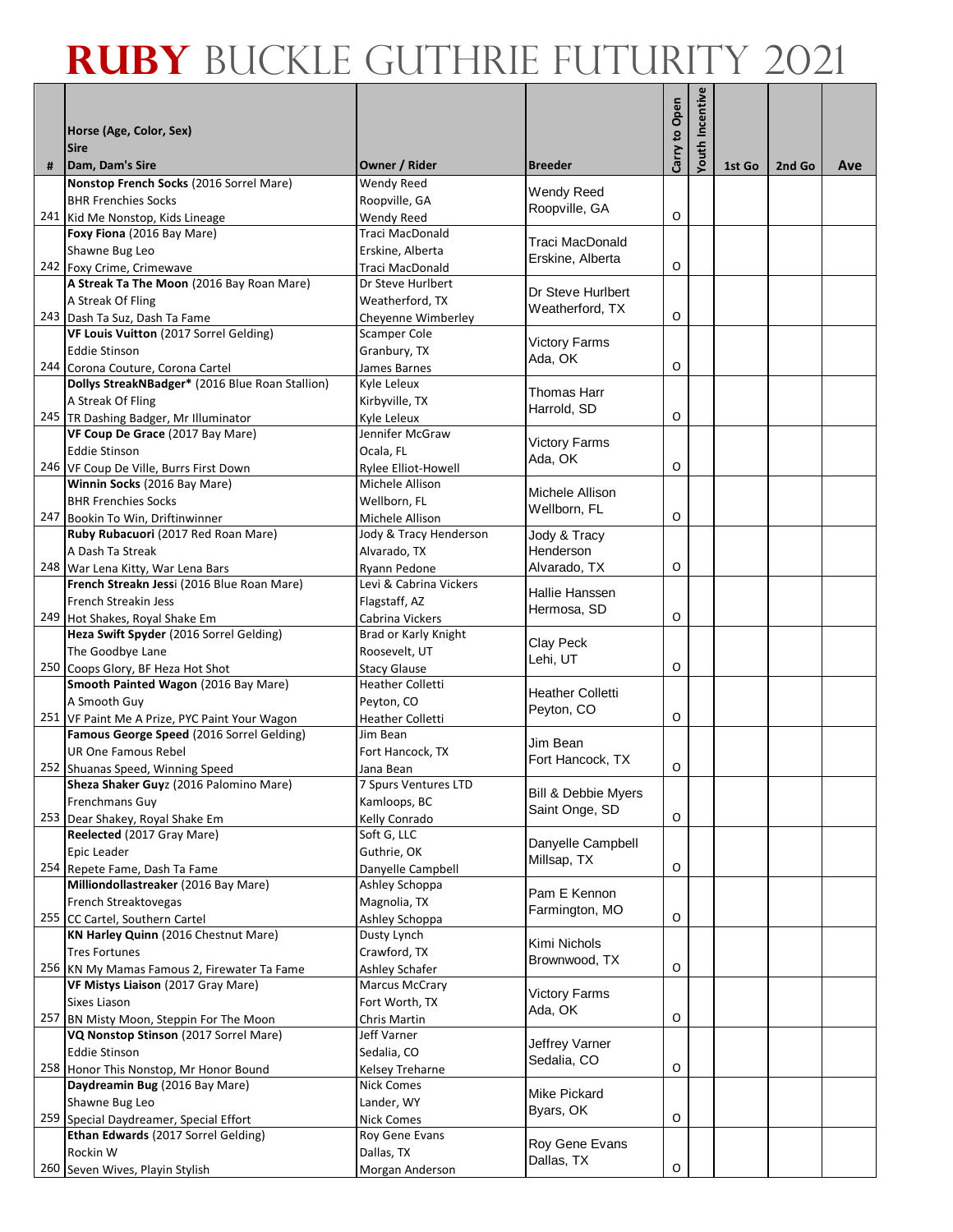|     |                                                                               |                                     |                                     |               | Youth Incentive |        |        |     |
|-----|-------------------------------------------------------------------------------|-------------------------------------|-------------------------------------|---------------|-----------------|--------|--------|-----|
|     | Horse (Age, Color, Sex)                                                       |                                     |                                     | Carry to Open |                 |        |        |     |
|     | <b>Sire</b><br>Dam, Dam's Sire                                                |                                     | <b>Breeder</b>                      |               |                 |        |        |     |
| #   | JL Heavenly Grace (2017 Sorrel Mare)                                          | Owner / Rider<br>Melissa McDaniel   |                                     |               |                 | 1st Go | 2nd Go | Ave |
|     | JL Dash Ta Heaven                                                             | Lumberton, MS                       | <b>Jud Little</b>                   |               |                 |        |        |     |
|     | 261 Gotta Be A Red Nick, Dr Nick Bar                                          | Melissa McDaniel                    | Admore, OK                          | O             |                 |        |        |     |
|     | RLC Gone Streakin (2017 Sorrel Mare)                                          | Jana L Himes                        | Rickie Christianson                 |               |                 |        |        |     |
|     | French Streaktovegas                                                          | Gail, TX                            | New Waverly, TX                     |               |                 |        |        |     |
|     | 262 Distinguishable, Stoli                                                    | Jana Stipe                          |                                     | O             |                 |        |        |     |
|     | Aintnothinbutbugfame (2017 Sorrel Mare)<br>Aint Seen Nothin Yet               | Kayla Enke                          | Kayla Enke                          |               |                 |        |        |     |
|     | 263 Shawnes Chloe Bug, Shawne Bug Leo                                         | West Point, IA                      | West Point, IA                      |               |                 |        |        |     |
|     | HR Heavens Haze (2017 Bay Stallion)                                           | Kayla Enke<br>Kendall Pearse        |                                     |               |                 |        |        |     |
|     | JL Dash Ta Heaven                                                             | Valley View, TX                     | Thomas M O'Neal                     |               |                 |        |        |     |
|     | 264 French Bouquet, Frenchmans Guy                                            | Jessica Morris                      | Choudrant, LA                       | O             |                 |        |        |     |
|     | Eddies Frostedcorona (2017 Sorrel Mare)                                       | Curtis Walker                       |                                     |               |                 |        |        |     |
|     | <b>Eddie Stinson</b>                                                          | Lake Kiowa, TX                      | <b>Victory Farms</b><br>Ada, OK     |               |                 |        |        |     |
|     | 265 Frosties Corona, Southern Corona                                          | Lauren Howe                         |                                     | O             |                 |        |        |     |
|     | Whitch Way To Vegas (2016 Brown Mare)                                         | Jason & Jenny Alders                | Lee & Hallie Hanssen                |               |                 |        |        |     |
|     | French Streaktovegas                                                          | Nowthen, MN                         | Hermosa, SD                         |               |                 |        |        |     |
|     | 266 A Little Bit Lucky, Lucks Lucky                                           | Hilary Van Gerpen                   |                                     |               |                 |        |        |     |
|     | Wins Famous Lady (2017 Chestnut Mare)<br>Ur One Famous Rebel                  | Dan & Barbara Hardisty              | Dan & Barbara<br>Hardisty           |               |                 |        |        |     |
|     | 267 Win Comes Easy, Holland Ease                                              | Stephenville, TX<br>Josh Seeger     | Stephenville, TX                    | O             |                 |        |        |     |
|     | Rivonsfruitytutifigg (2017 Brown Gelding)                                     | Kissmyfairytale Inc                 |                                     |               |                 |        |        |     |
|     | Streakin Boon Dox                                                             | Azle, TX                            | Kissmyfairytale Inc                 |               |                 |        |        |     |
|     | 268 Rivons Toggle Annie, Rare Bar                                             | Sierra Shields                      | Azle, TX                            | O             |                 |        |        |     |
|     | Hot Irish Twister (2016 Palomino Gelding)                                     | Lyle or Lapriel Clark               |                                     |               |                 |        |        |     |
|     | Irish Pay                                                                     | Corrinne, UT                        | <b>Michael McNulty</b><br>Kamas, UT |               |                 |        |        |     |
| 269 | Red Hot Twister, Red Hot Quixote                                              | Mindy Clark                         |                                     | O             |                 |        |        |     |
|     | Bets Attraction (2017 Red Roan Mare)                                          | Jennifer Bergmann                   | <b>Burnett Ranches LLC</b>          |               |                 |        |        |     |
|     | Bet Hesa Cat                                                                  | Ft Davis, TX                        | Fort Worth, TX                      |               |                 |        |        |     |
|     | 270 Cowboy Attraction, Mr Jess Perry                                          | Logan Whiteman                      |                                     | O             |                 |        |        |     |
|     | EPH Streak Of Dust (2016 Bay Gelding)                                         | Jake & Jessie Altman<br>Olathe, CO  | Echeta Performance<br>Horses LLC    |               |                 |        |        |     |
|     | French Streaktovegas<br>271 Dusty Lil Effort, Lil McGinn                      | Jessie Altman                       | Gillette, WY                        | O             |                 |        |        |     |
|     | Vegas Slashndash (2017 Blue Roan Gelding)                                     | Leslie Buchanan                     |                                     |               |                 |        |        |     |
|     | The Goodbye Lane                                                              | Paradise Valley, AZ                 | Jeffrey Crockett                    |               |                 |        |        |     |
|     | 272 Cashes Little Linda, Oh Moore Cash                                        | Peggy Hall                          | Spanish Fork, UT                    | O             |                 |        |        |     |
|     | UX Swayzi Stinson (2017 Chestnut Mare)                                        | Marlin & Jinx Maude                 | Marlin & Jinx Maude                 |               |                 |        |        |     |
|     | <b>Eddie Stinson</b>                                                          | Hermosa, SD                         | Hermosa, SD                         |               |                 |        |        |     |
| 273 | UX Frenchmans Kimmie, Frenchmans Guy                                          | Hallie Hanssen                      |                                     | $\mathsf O$   |                 |        |        |     |
|     | Tiniwithaslicktwist (2016 Sorrel Mare)                                        | Jessica Lear                        | Jackson Debbie                      |               |                 |        |        |     |
|     | Slick By Design                                                               | Meridian, TX                        | San Augustine, TX                   |               |                 |        |        |     |
|     | 274 Brandons Dimples, De Elegant Oscar<br>Blazin Hot Chick (2016 Sorrel Mare) | Jessica Lear<br>Garett & Jenna Dana |                                     | O             |                 |        |        |     |
|     | Blazin Jetolena                                                               | Nipomo, CA                          | Steven & Lori Janssen               |               |                 |        |        |     |
|     | 275 Hot Playboy Chick, Hot Dasher                                             | Lindsey McLeod                      | Austin, MN                          | O             |                 |        |        |     |
|     | RV Brijett (2017 Sorrel Mare)                                                 | Randy & Vauna Walker                | Megan McLeod-                       |               |                 |        |        |     |
|     | Blazin Jetolena                                                               | Pingree, ID                         | Sprague                             |               |                 |        |        |     |
|     | 276 DTF Mellowdoc, Dash Ta Fame                                               | Vauna Walker                        | Marsing, ID                         | O             |                 |        |        |     |
|     | Miss Goodbye King (2016 Chestnut Mare)                                        | Chelsea Jepperson                   | Joe & Sherry Barney                 |               |                 |        |        |     |
|     | The Goodbye Lane                                                              | Genola, UT                          | Genola, UT                          |               |                 |        |        |     |
| 277 | Vintage Annie King, Vintage Continental                                       | Chelsea Jepperson                   |                                     | $\mathsf O$   |                 |        |        |     |
|     | Monsterr* (2017 Buckskin Stallion)                                            | Danielle Stubstad                   | Alan Woodbury                       |               |                 |        |        |     |
|     | <b>Tres Seis</b>                                                              | Ocala, FL                           | Dickinson, ND                       |               |                 |        |        |     |
|     | 278 Rosas Cantina CC, Corona Cartel                                           | Jenna Dominick                      |                                     | O             |                 |        |        |     |
|     | One Slick Scat Cat (2017 Palomino Gelding)                                    | Jimmie Smith<br>McDade, TX          | Jimmie Smith                        |               |                 |        |        |     |
|     | Slick By Design<br>279 Firewater Scat Cat, Alive N Firen                      | Jimmie Smith                        | McDade, TX                          | O             |                 |        |        |     |
|     | Lulu Stinson (2017 Sorrel Mare)                                               | Chris Lybbert                       |                                     |               |                 |        |        |     |
|     | <b>Eddie Stinson</b>                                                          | Forestburg, TX                      | Chris Lybbert                       |               |                 |        |        |     |
|     | 280 Lydia An Heiress, Dr Nick Bar                                             | Samantha Boone                      | Forestburg, TX                      | O             |                 |        |        |     |